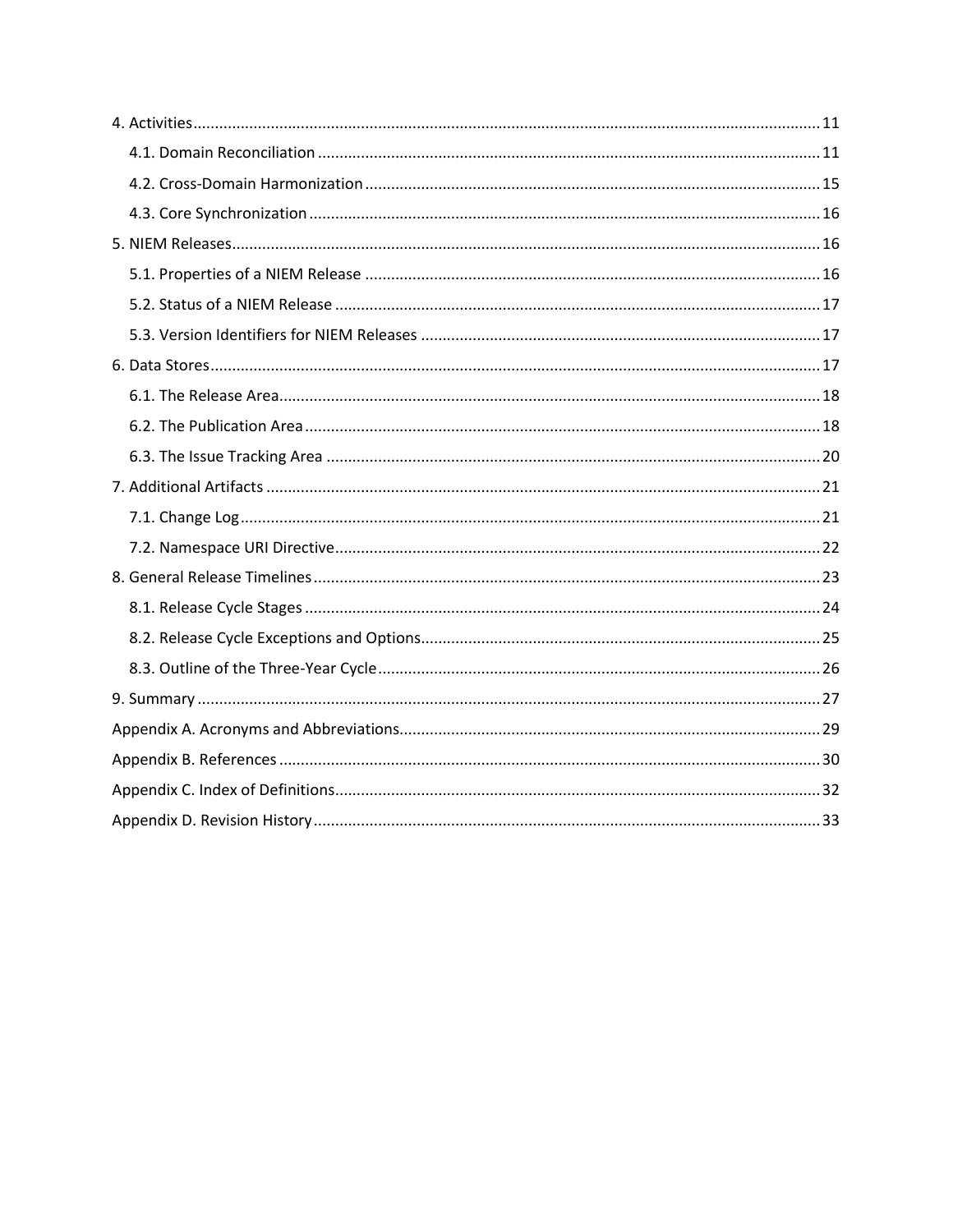## <span id="page-2-0"></span>**Abstract**

This document describes the National Information Exchange Model (NIEM) version architecture. It identifies the processes, artifacts, and responsibilities required to produce new releases of the NIEM model. It also establishes a regular cycle for predictable and manageable NIEM updates.

## <span id="page-2-1"></span>**Status**

This document presents a version architecture that has evolved through the collaborative work of the NIEM Technical Architecture Committee (NTAC) and the NIEM Business Architecture Committee (NBAC).

This document is a product of the NIEM Management Office (NMO).

Updates, revisions, and errata for this specification are posted to [https://github.com/NIEM/NIEM-](https://github.com/NIEM/NIEM-HLVA-Spec)[HLVA-Spec](https://github.com/NIEM/NIEM-HLVA-Spec) . Please submit comments on this specification as issues at <https://github.com/NIEM/NIEM-HLVA-Spec/issues>.

## <span id="page-2-2"></span>1. Introduction

This document describes the National Information Exchange Model (NIEM) version architecture at a high level. It describes the approach and the major artifacts involved, without specifying them at a detailed level.

The version architecture discusses issues that have inherently conflicting tradeoffs. It seeks a balance of concepts drawn from previous NIEM Technical Architecture Committee (NTAC) discussions and ideas. Major tradeoffs include:

- Timeliness versus stability
- Domain autonomy versus interoperability
- Ease for information exchange package documentation (IEPD)<sup>1</sup> developers versus ease for domain developers

## <span id="page-2-3"></span>1.1. Scope

 $\overline{\phantom{a}}$ 

This High Level Version Architecture (HLVA) describes how NIEM governance updates the data components and schema documents that comprise a NIEM release.

 $1$  An IEPD is a collection of NIEM artifacts that define and describe the context, content, semantics, and structure of one or more implementable information exchanges. (NIEM IEPD Specification)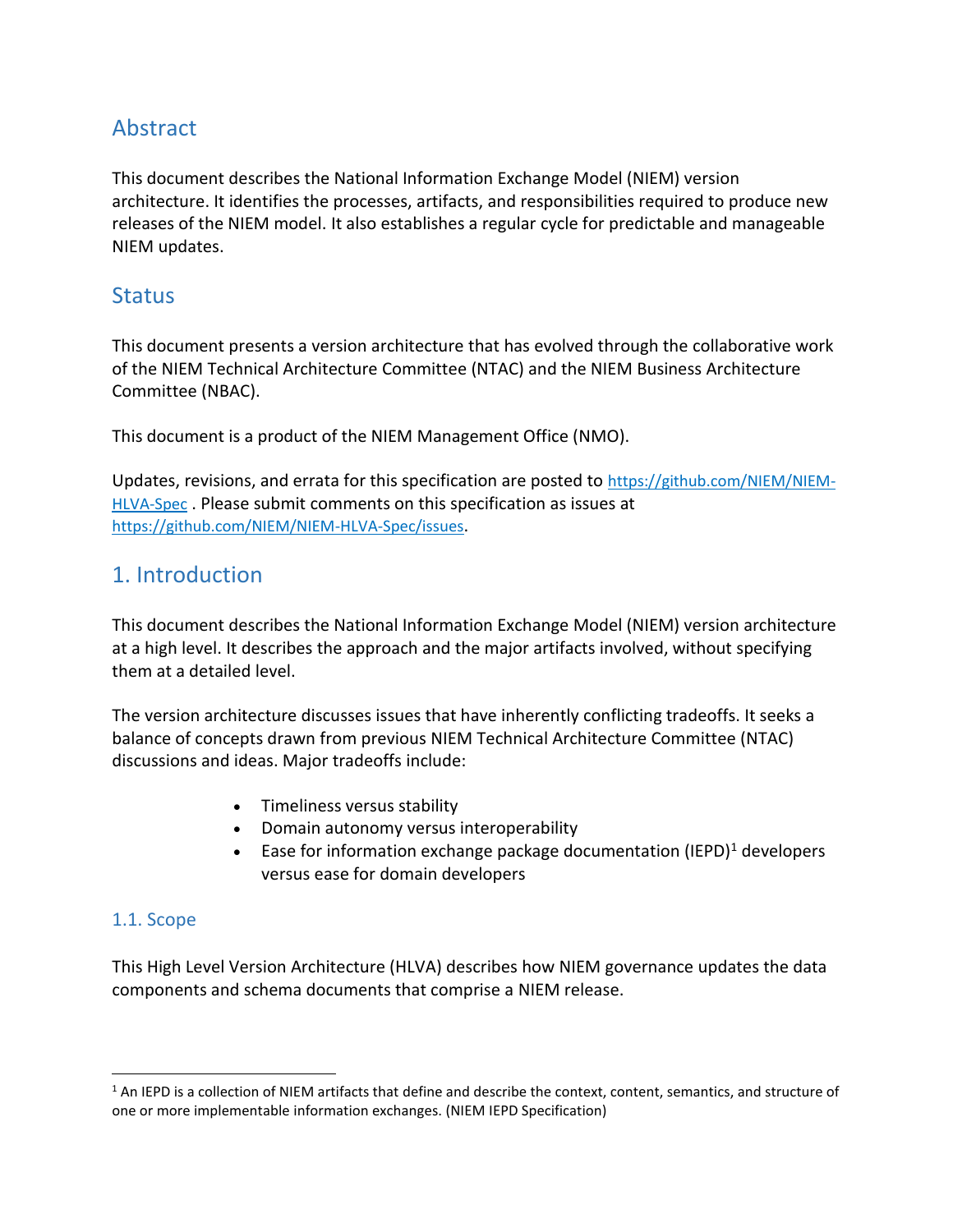This specification does not address version management for an Information Exchange Package Documentation (IEPD). For more information about IEPDs, see the IEPD Specification [\(https://niem.github.io/MPD-Spec/v5.0/niem-iepd-spec.html\)](https://niem.github.io/MPD-Spec/v5.0/niem-iepd-spec.html) and general IEPD information on niem.github.io [\(https://niem.github.io/reference/iepd/\)](https://niem.github.io/reference/iepd/).

This document assumes that the reader is familiar with NIEM and its artifacts. Readers needing additional background on NIEM should refer to the NIEM GitHub site at https://niem.github.io.

## <span id="page-3-0"></span>1.2. Background

A NIEM release is a coherent set of XML schema documents and supporting artifacts representing a specific version of the NIEM data model. Implementers of IEPDs use components of the data model to define information exchange packages (IEP)<sup>2</sup> that will be transmitted in an implementation. The goal of NIEM is to define common data components that are highly reusable, to improve the economy of implementing information exchanges, to increase comprehension of those exchanges, and to reduce errors in exchanges.

The NTAC and the NIEM Business Architecture Committee (NBAC) govern NIEM architecture and content respectively. The NBAC and NTAC may appoint standing subcommittees and transitory tiger teams who take responsibility for specific issues. NTAC and NBAC make technical recommendations to the NMO. The NMO is the operational body that directs and executes NIEM daily operations, development, maintenance, and public relations. The Executive Steering Council (ESC) is the senior executive level group that reviews and approves major NIEM directions and activities.

## <span id="page-3-2"></span>**[Definition: NIEM governance]**

The aggregation of the Executive Steering Council (ESC), the NIEM Management Office (NMO), the NIEM Business Architecture Committee (NBAC), the NIEM Technical Architecture Committee (NTAC), and the NIEM Domains.

The data components that make up NIEM are published as a set of NIEM releases. Each NIEM release is composed of a set of schema documents that include a NIEM Core schema document, special infrastructure schema documents (structures.xsd and appinfo.xsd), multiple domain schema documents, and code table schema documents.

The NIEM content model is intentionally partitioned into specialized domains under NIEM Core.

## <span id="page-3-1"></span>**[Definition: NIEM Core]**

 $\overline{a}$ 

<sup>&</sup>lt;sup>2</sup> An IEP is an actual NIEM message exchanged between stakeholders. The format for this message is defined by the schemas and artifacts in its corresponding Information Exchange Package Documentation (IEPD). (NIEM IEPD Specification)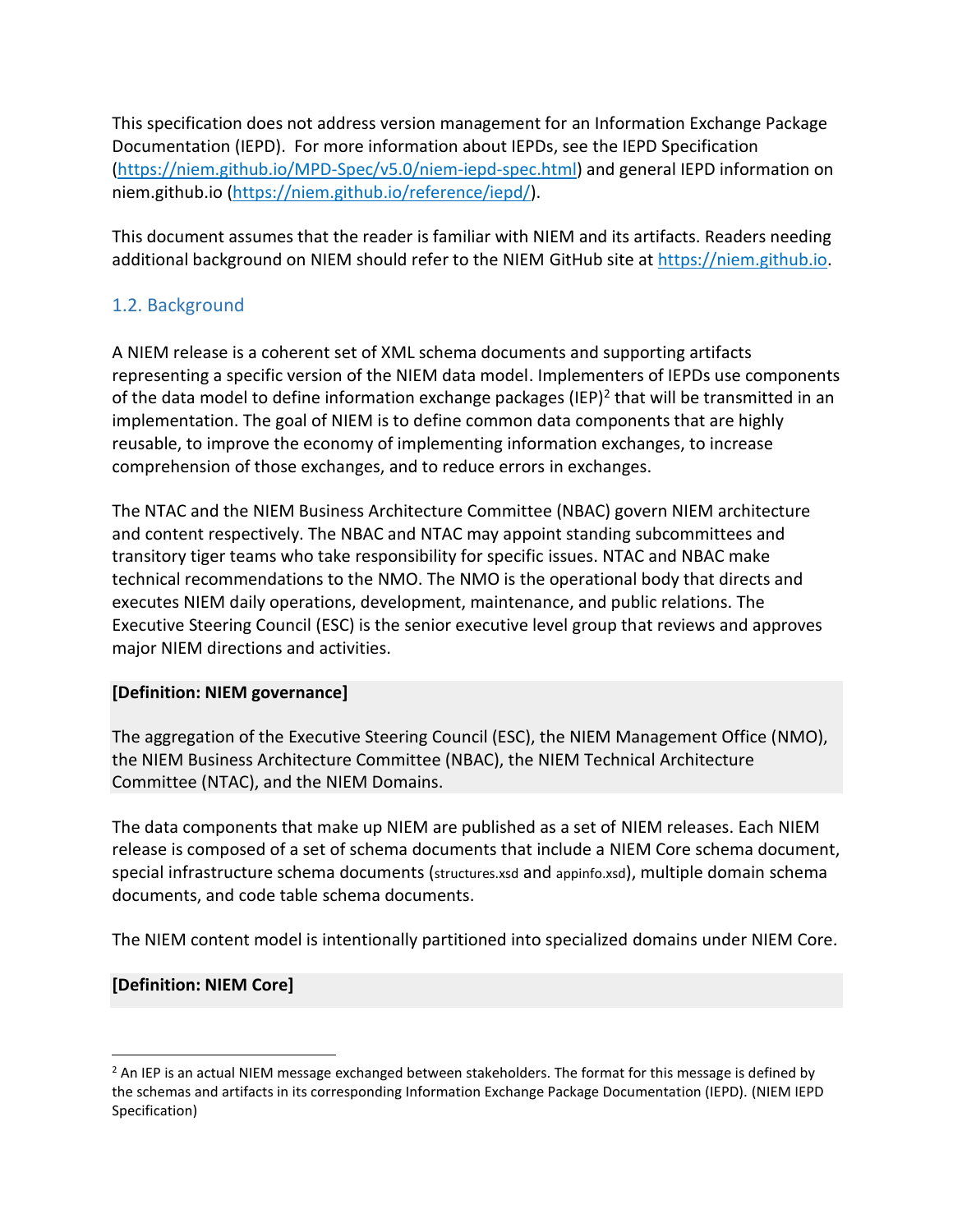The content of a NIEM release that is common or universal to all (or almost all) domains.

## <span id="page-4-3"></span>**[Definition: NIEM domain]**

A partition of a NIEM release that represents specialized data requirements for a particular community of interest or line of business. This term may also refer to the governance group for a domain.

A NIEM domain is sometimes associated with or managed by an organization independent of NIEM, and may have its own rules, procedures, schedule, and priorities, subject to the NIEM principles that require openness, balance, due process, an appeals process, and consensus. Each domain or code table schema document has a body of domain representatives that is responsible for its content and maintains its own timeline for updates and publication. For this document, the term domain applies to both domain and code table working groups.

For more information on what is included in a NIEM Core, what domains and code table schema documents are defined, and what they contain, visit the NIEM Release Artifacts page at [https://niem.github.io/reference/release/artifacts/.](https://niem.github.io/reference/release/artifacts/)

## <span id="page-4-0"></span>2. Objectives

The NIEM HLVA described by this document is meant to achieve the following objectives:

- A domain may issue a domain update as needed to publish content changes outside of the regular release cycle.
- IEPDs may reuse content from NIEM releases and domain updates.
- Domain updates are incorporated into the next NIEM release.
- A reliable schedule exists for releases and release activities.
- All NIEM content changes are visible, via uniquely identified schemas and from change logs.

## <span id="page-4-1"></span>3. Overview

The HLVA provides a framework for changes to be performed, in a systematic way, on a set of artifacts. These are outlined in subparts of this section. The activities that lead to changes in the schema documents and other artifacts are driven by a desire to improve the model. Improvements include correcting errors, meeting previously unforeseen requirements, and adapting to new needs and new uses of the model. One concern is how to define improvement to the model. A common term for improving systems is harmonization, a term that was adopted for this effort.

## <span id="page-4-2"></span>**[Definition: harmonization]**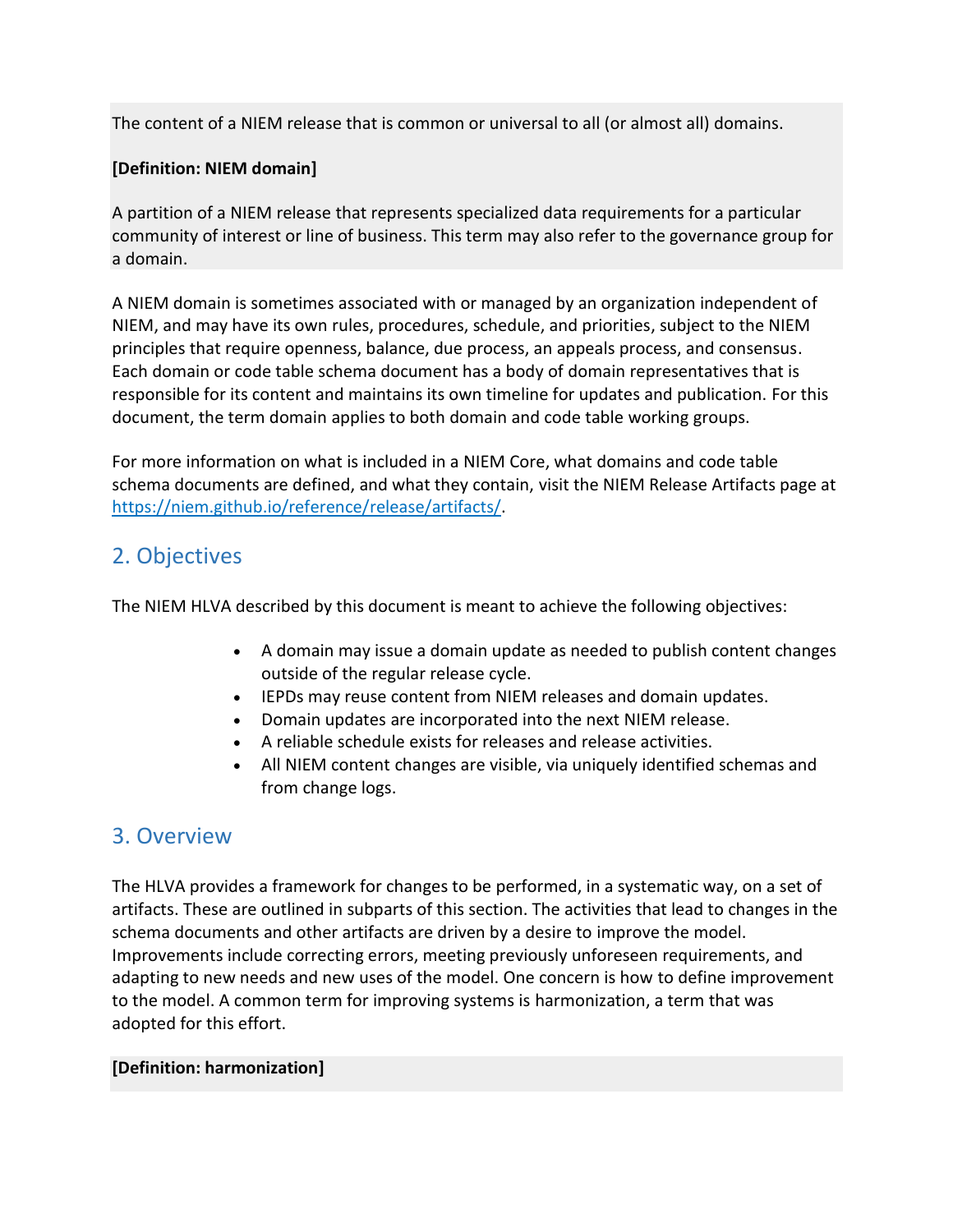*Harmonization* (of a schema document or set of schema documents) is the process of modifying a schema document set in an incremental fashion for the purpose of improving the quality of the schema document set with respect to some criteria. For example, a schema document set may be harmonized to reduce semantic overlap of its components. A schema document set may also be harmonized to ensure uniformity of the vocabulary used in definitions of its components.

Harmonization may be conducted within a single schema document, or may be conducted across multiple schema documents of a schema document set.

The version architecture does not anticipate that NIEM will ever be completely harmonized (a theoretically perfect state for a schema document set, in which all components perfectly satisfy all criteria). In practice, a fully harmonized state is never reached, and the goal of harmonization is incremental improvement, rather than perfection.

This section outlines the basic structure of the architecture. Many details are in later sections.

## <span id="page-5-0"></span>3.1. NIEM Release Artifacts

The HLVA defines various kinds of artifacts, including:

#### <span id="page-5-3"></span>**[Definition: NIEM release]**

A NIEM release is a versioned set of schema documents published by the NIEM Management Office. Each schema document defines data components for use in information exchanges. A release should:

- be easy to use.
- define each concept in a coherent way.
- be independent of other releases, although any given schema document may occur in multiple releases.
- be of high quality, and has been vetted by NIEM governance.

A NIEM release can be any one of three types:

#### <span id="page-5-1"></span>**[Definition: major release]**

A NIEM release in which the NIEM Core reference schema document has changed since the previous releases. A major release may include architectural changes, as well as content changes to any namespace. The first integer of the version number indicates the major release series and the second integer will always be ".0"; for example, NIEM versions 1.0, 2.0, and 3.0 are different major releases.

#### <span id="page-5-2"></span>**[Definition: minor release]**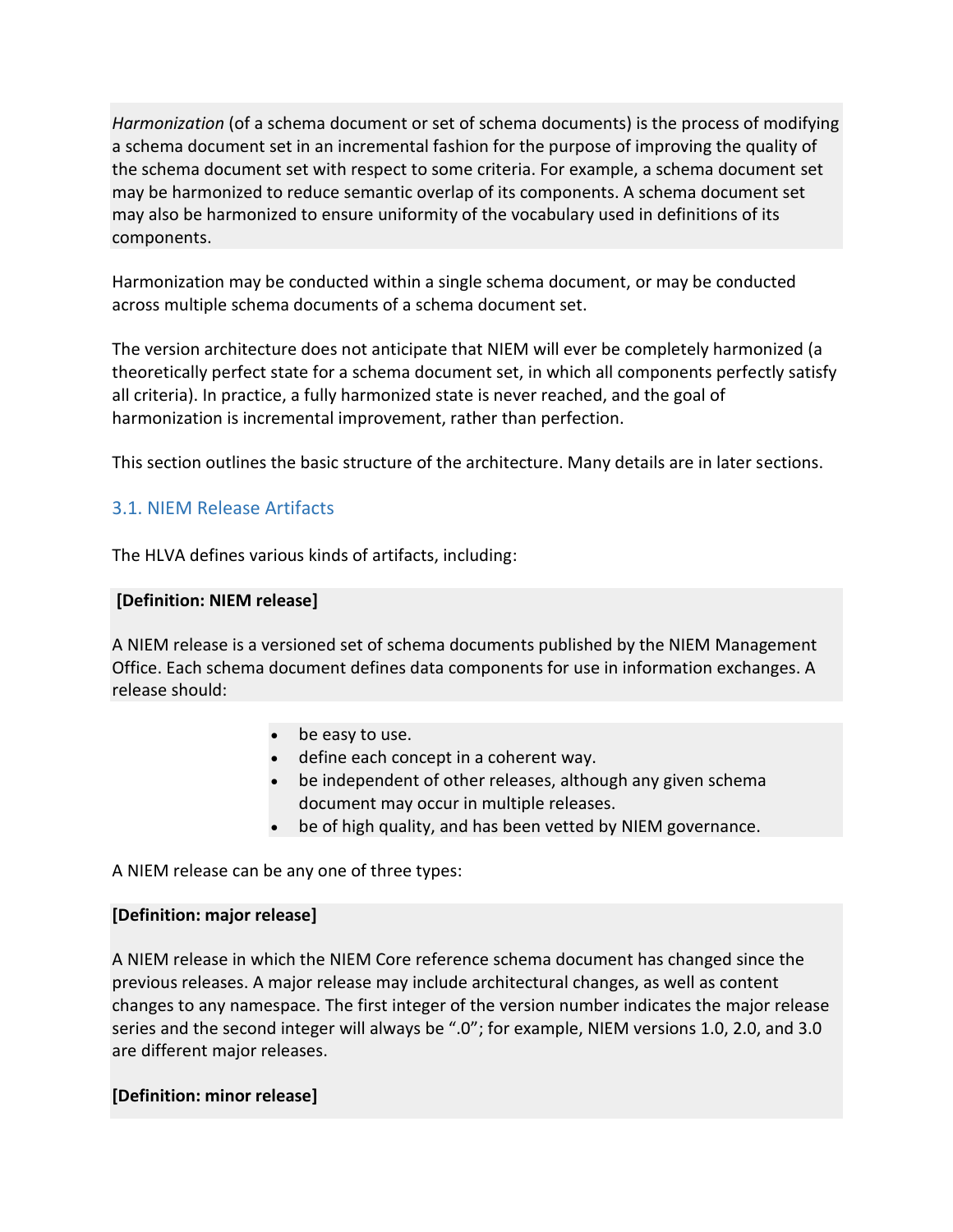A NIEM release in which the NIEM Core has not changed from previous releases in the series, but at least one or more domain reference schema documents have changed. A second integer greater than zero in the version number indicates a minor release (for example, NIEM version 2.1). Note also that major version 2.0 and minor version 2.1 are in the same series (i.e., series 2) and contain the same NIEM Core schema document. A minor release will not include architecture changes.

As a general rule, a published NIEM release is never revoked or removed from the release area. However, updates to a NIEM release may be published.

#### <span id="page-6-3"></span>**[Definition: published update]**

A published update is a schema document or set of schema documents that is issued by a NIEM domain or NIEM governance body. An update may be new content or may be an update of content that was previously included in a NIEM release. A published update may define new versions of content from NIEM release or other published content. The issuing body vets each update before publication, but the update is not subject to review by other NIEM bodies. A published update must be conformant, but otherwise it has fewer constraints on quality than does a NIEM release.

There are currently two kinds of published updates in NIEM:

#### <span id="page-6-1"></span>**[Definition: domain update]**

A domain update adds or modifies components in its own schema documents associated with a previously published NIEM release. A domain update is published to the publication area by the NIEM domain owning the schema document that the domain update modifies.

#### <span id="page-6-0"></span>**[Definition: core supplement]**

A special NIEM release that adds or supplements components in an existing (i.e., previously published) NIEM Core within a NIEM release. A core supplement is published to the release area by the NMO (at the recommendation of NBAC and NTAC). A core supplement is additive or supplemental in nature; it cannot replace or modify components in a published NIEM Core.

Through review and usage of published releases, potentially new or missing requirements, flaws, or other concerns will be identified in NIEM. These issues are recorded for review, discussion, and action (as needed) by NIEM governance.

#### <span id="page-6-2"></span>**[Definition: NIEM issue]**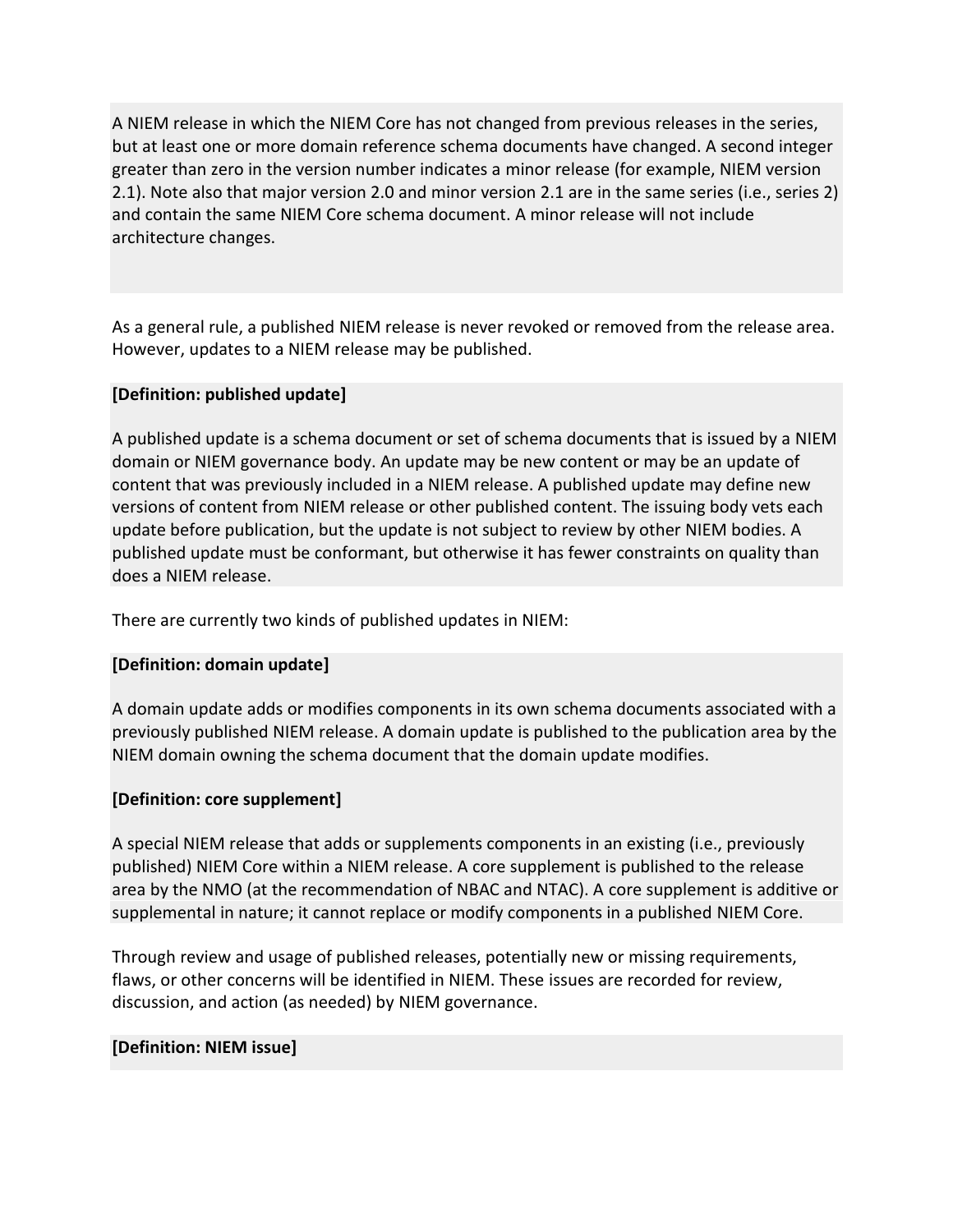Users of NIEM schema documents and components will find problems that should be addressed. These will include erroneous syntax or definitions, inconsistencies between different parts of the model, and new requirements that are not yet satisfied. A NIEM issue is a record of one of these problems. An issue's record may include discussion of the problem, possible solutions, and changes to the model required to resolve the problem.

## <span id="page-7-0"></span>3.2. Data Stores

There are several data stores in the architecture. General terms are used here, to avoid introducing any requirements or restrictions associated with an existing tool, such as a registry, repository, or specific Web software such as Bugzilla or Sharepoint. This description seeks only to describe requirements and functionality for these data stores.

#### <span id="page-7-6"></span>**[Definition: release area]**

A network location at which NIEM releases are stored and made publicly available. NIEM releases are now hosted on two sites: [release.niem.gov](https://release.niem.gov/niem) (the original publication site) and GitHub [\(https://github.com/NIEM/NIEM-Releases\)](https://github.com/NIEM/NIEM-Releases).

#### <span id="page-7-5"></span>**[Definition: publication area]**

An Internet location that stores core supplements, domain updates, code list updates, and other artifacts not produced during a NIEM release cycle, but are available for download and use with IEPDs. The NIEM publication area is [http://publication.niem.gov/niem/.](http://publication.niem.gov/niem/)

## <span id="page-7-4"></span>**[Definition: issue tracking area]**

A tool or network location that supports registration, modification, and collaborative discussion of issues pertaining to NIEM schema documents, concepts, data components, and other artifacts. The issue tracking area is [https://github.com/NIEM/NIEM-Releases/issues.](https://github.com/NIEM/NIEM-Releases/issues)

#### <span id="page-7-2"></span>**[Definition: collaboration area]**

A tool or network location that supports cooperative editing of artifacts, as well as discussion by domains and other NIEM working groups. The issue tracker on GitHub is being used for this purpose.

## <span id="page-7-1"></span>3.3. Activities

There are five major activities involved in managing versions of NIEM. Domain representatives, NBAC, and NTAC engage in these processes as they improve and extend NIEM.

#### <span id="page-7-3"></span>**[Definition: domain update process]**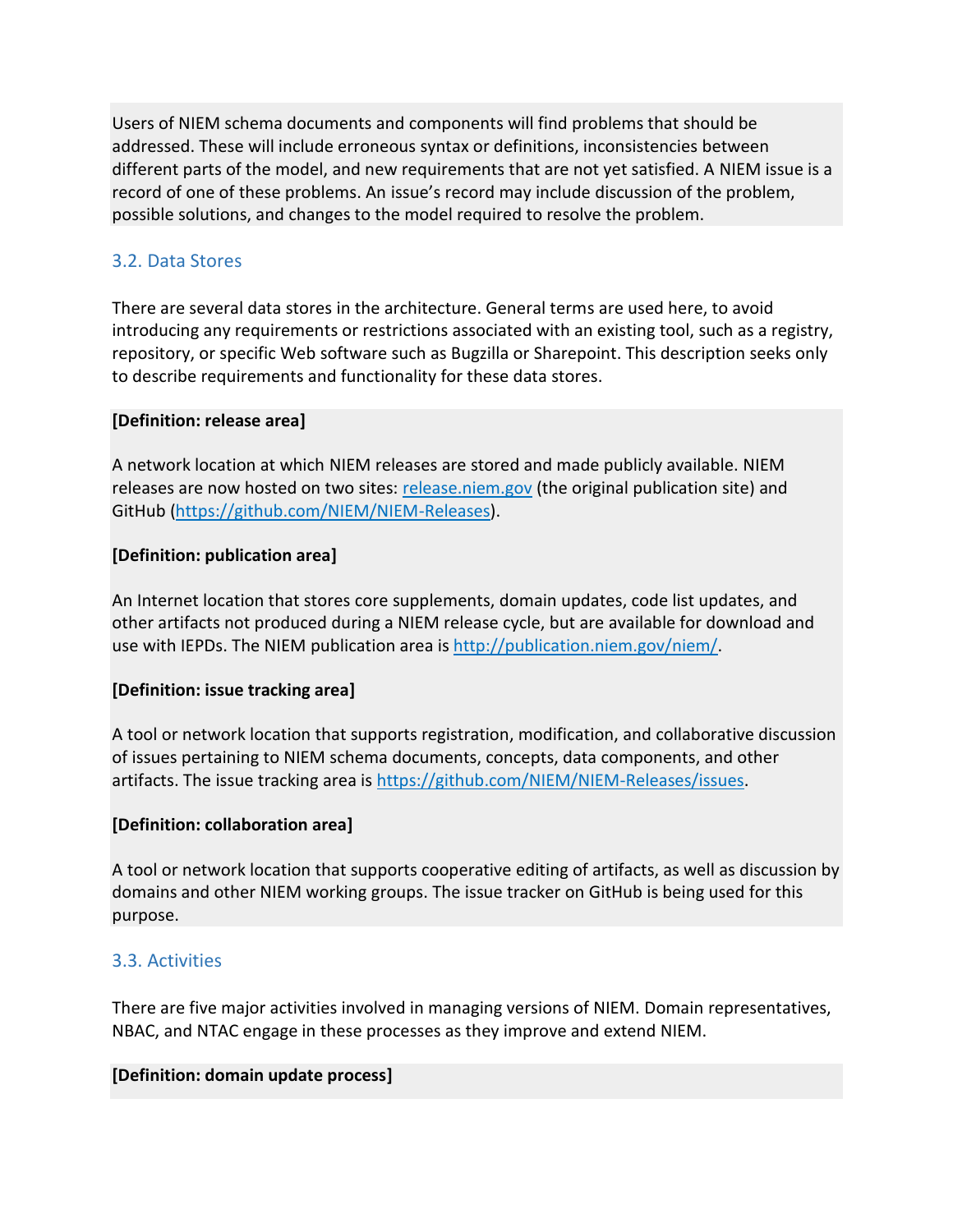A governance change process that results in a domain update. A domain may publish updates to its schema documents to the publication area. A domain update proposes updates to future NIEM release.

#### <span id="page-8-1"></span>**[Definition: core supplement process]**

A governance process that results in a core supplement. NBAC may publish supplements to a NIEM core to the publication area. A core supplement is always additive or supplemental in nature; it CANNOT replace or modify a NIEM Core.

#### <span id="page-8-4"></span>**[Definition: domain reconciliation]**

A governance process through which NBAC resolves conflicts between domain updates. This process results in a reconciled, coherent schema document set that is published as a minor release.

#### <span id="page-8-3"></span>**[Definition: cross-domain harmonization]**

A process through which NBAC initiates tiger teams and working groups to resolve inconsistencies, overlaps, and other semantic issues between the domains, and between the domains and core. The results of these efforts will go into the issue tracking area, to be included in the next appropriate major or minor release.

## <span id="page-8-2"></span>**[Definition: core synchronization]**

The results of cross-domain harmonization are merged into a new release of the NIEM Core namespace, with domains synchronized to the new NIEM Core. Together, these form a major release.

## <span id="page-8-0"></span>3.4. A Walkthrough of Versioning

The NIEM versioning process contains several activities, performed by various parties. This section walks through these activities, and highlights the inputs and outputs of each. Each activity and artifact is discussed in more detail in later sections.

The following is a brief high-level walkthrough of versioning.

- 1. NIEM releases and domain updates are available for use in IEPDs and other use.
- 2. Through use and analysis of NIEM releases and published content, domain users will identify problems and new requirements for domain and core content. Users include developers of IEPDs, as well as implementers and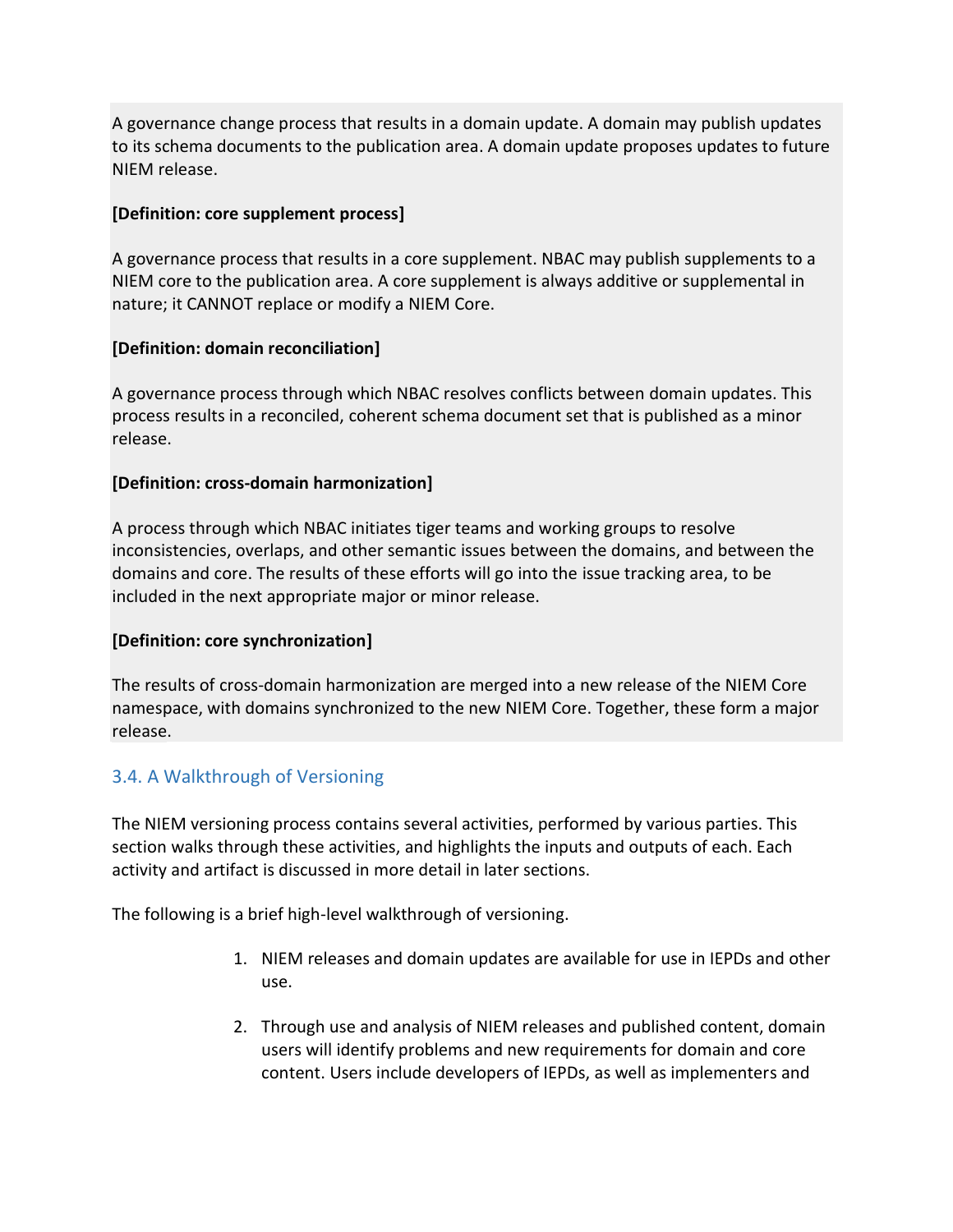users of exchanges.

- 3. These problems and requirements will be entered and tracked as issues in the issue tracking area.
- 4. NIEM domains use issues as the basis for incremental improvements, extensions, and proposed changes to NIEM releases. This process is called the domain update process.
- 5. Domains publish their domain updates in two ways:
	- o Issues are updated and new issues are entered into the issue tracking area.
	- o Domain schema documents are updated in the publication area.
- 6. Periodically, the NBAC reconciles domain updates into a new minor release. The goals of this process are:
	- $\circ$  to resolve the conflicts and inconsistencies that are created by new and modified domain content
	- o to produce a coherent set of reference schema documents for the domains
	- o to perform some incremental harmonization on that schema document set. This process is called domain reconciliation, and is scheduled annually. In this process, the NBAC examines issues, published updates, and releases, and reconciles changes to domains into a single coherent domain schema document set. The NBAC ensures that all domains reference each other in a consistent way.
- 7. The result of this reconciliation process is published as the next minor release. This release is coherent. This release has a version identifier. This release is called a NIEM minor release, and it contains no modification to the NIEM Core namespace. It may contain some additional core content (in a new namespace), but will not modify the NIEM Core namespace. This is published annually, as the result of domain reconciliation. A minor release has a two-part numeric version identifier that does not end in 0, such as 4.2. For those issues that are not resolved via domain reconciliation, issues in the issue tracking area are updated, created, and closed, as appropriate.
- 8. At any time, asynchronously with other processes, NBAC or NTAC may initiate a tiger team to conduct cross-domain harmonization. A tiger team is a small working group of subject matter experts (SMEs) formed to solve a specific set of problems. A tiger team exists only for a short time; it is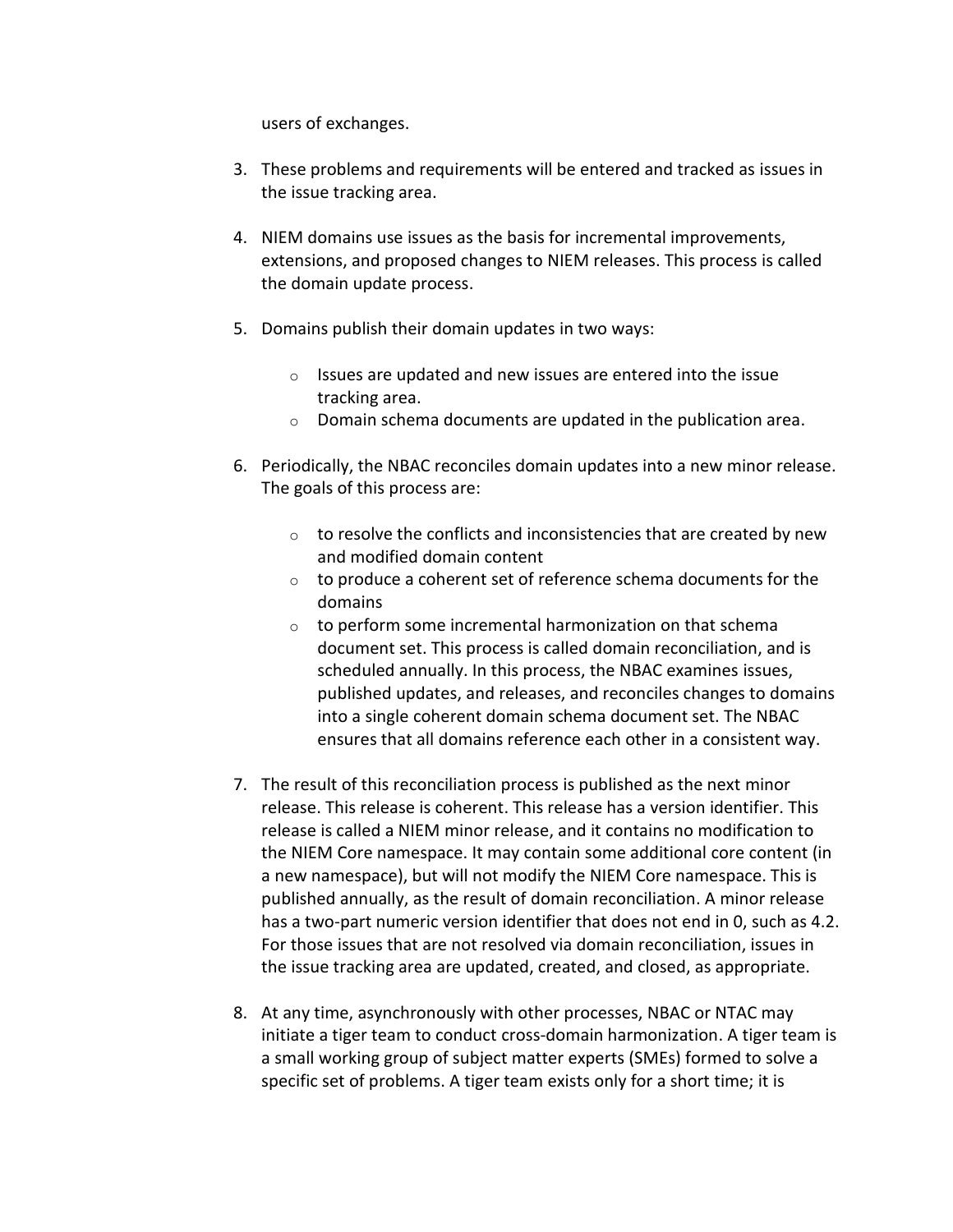disbanded once it has served its purpose.

- 9. A tiger team that is formed by the NBAC or NTAC will solve some set of problems with the NIEM model. For example, it may resolve a set of major harmonization issues between the domains and core. Or, it may address a new requirement that requires thought and experience. Or, it may identify, within the domains, components with semantic overlap, and will pull them up into core for common definition and use. This process is called crossdomain harmonization.
- 10. The results of tiger teams will be made available in a partition of the publication area. This partition may hold schema documents that contain additions to and extensions of the NIEM Core namespace. Each schema document is published with a unique namespace, distinct from the NIEM Core namespace. The domains may use these schema documents in domain updates, and IEPDs may use these schema documents, as well. The contents of these partitions of the publication area will be considered during the domain reconciliation process (step 6, above), and a supporting schema document containing additional core content may be published with the periodic minor release.
- 11. Every third year, the results of cross-domain harmonization and domain reconciliation are brought together into a new NIEM major release (instead of a minor release). This process is called core synchronization. The NIEM Core namespace is updated with help from resolved issues in the issue tracking area, as well as the published updates from the domains and tiger teams. Domain definitions that were dependent on the previous NIEM Core are harmonized with the updated NIEM Core namespace.
- 12. Core synchronization results in a new NIEM major release, with an updated NIEM Core namespace. A major release has a two-part numeric version identifier that ends in 0, such as 4.0.

## <span id="page-10-0"></span>4. Activities

This section contains further discussion and details of the major activities of the NIEM version architecture.

## <span id="page-10-1"></span>4.1. Domain Reconciliation

Once a NIEM release is published, updates and requests for changes accumulate. Users post issues (in the issue tracking area) describing problems with and unmet requirements of NIEM schema documents.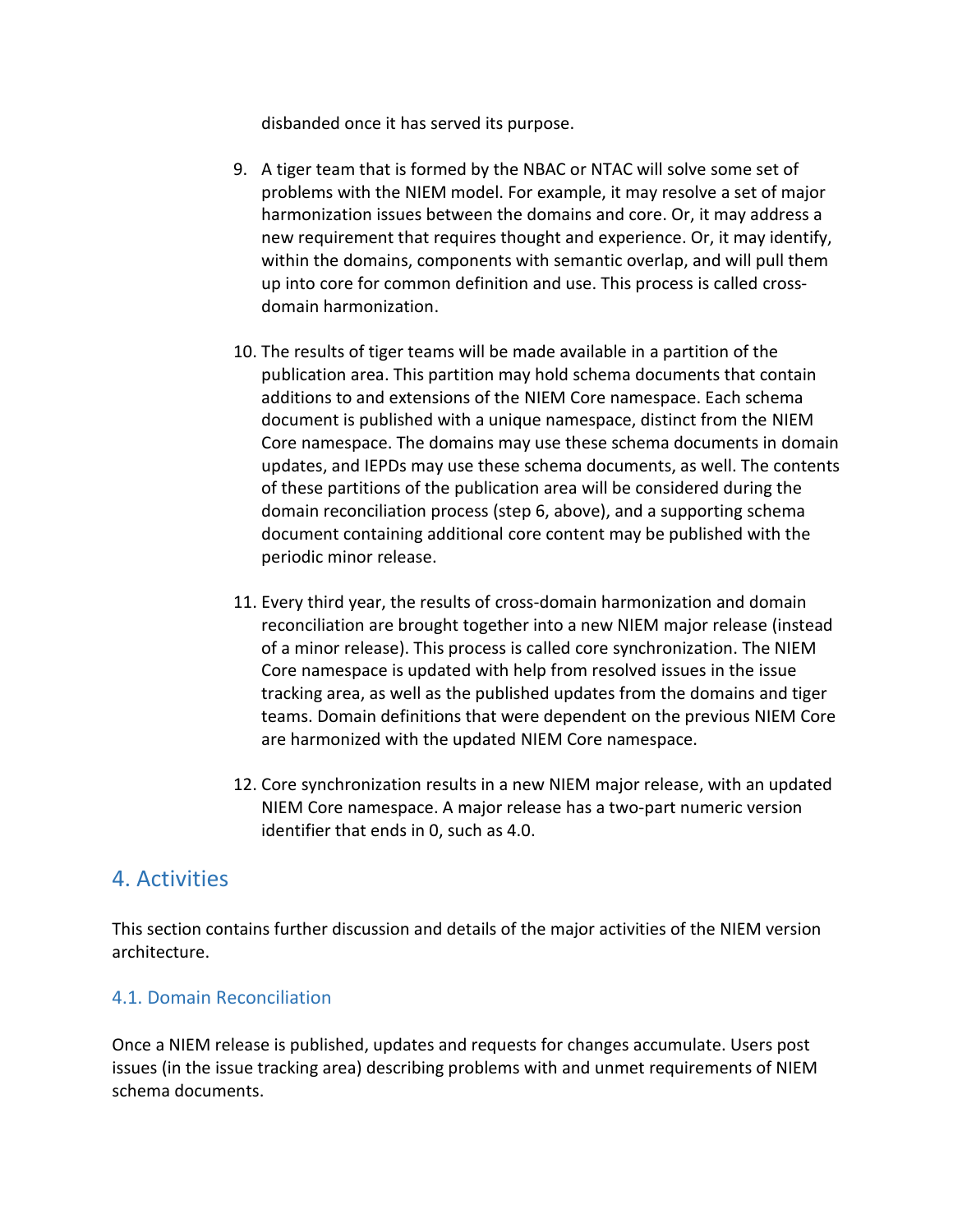In response to these issues, domains publish domain updates to their namespaces. They identify and define new content that they require. They define and update code tables that they require. These updates are published in the domain partitions of the publication area.

The NBAC reconciles these requests with the latest published release, in order to produce a coherent NIEM schema document set. This reconciliation will result in a schema document set that is easily used by IEPD developers.

The NBAC makes decisions on how to accommodate changes. In the publication area, domains publish updates prior to NBAC approval, ensuring autonomy of the domains. The NBAC determines how best to migrate these updates into the next minor release. The NBAC conducts domain reconciliation annually.

This reconciliation process will consist of the following stages:

1. Gather and prepare input to the reconciliation process.

This input will come from open issues in the issue tracking area, and from domain partitions of the publication area. The content of the publication area will be evaluated for impacts. Reports will be prepared that may include:

- o Reports describing the impacts of proposed changes on other domain namespaces.
- o Reports assembling the comments that other domains have made about proposed changes.
- o Reports containing technical metrics that quantify the
	- consistency of harmonization on the input schema document set, and
	- **·** impacts of proposed changes.
- o NTAC recommendations on technical methods and techniques for handling domain requests.
- o Conformance to the **[NIEM NDR](https://reference.niem.gov/niem/specification/naming-and-design-rules/5.0/niem-ndr-5.0.html)** and quality checks Conformance and quality checks are performed prior to publication of schema documents to the publication area, but additional reports on quality and conformance may be made available to the NBAC for reconciliation.
- 2. Reconcile proposed domain updates.

Starting with the previous NIEM release, the NBAC will review and apply the changes that were requested by the domains. For each proposed domain update, approve the update, or modify it as required to maintain high quality across all NIEM schema documents.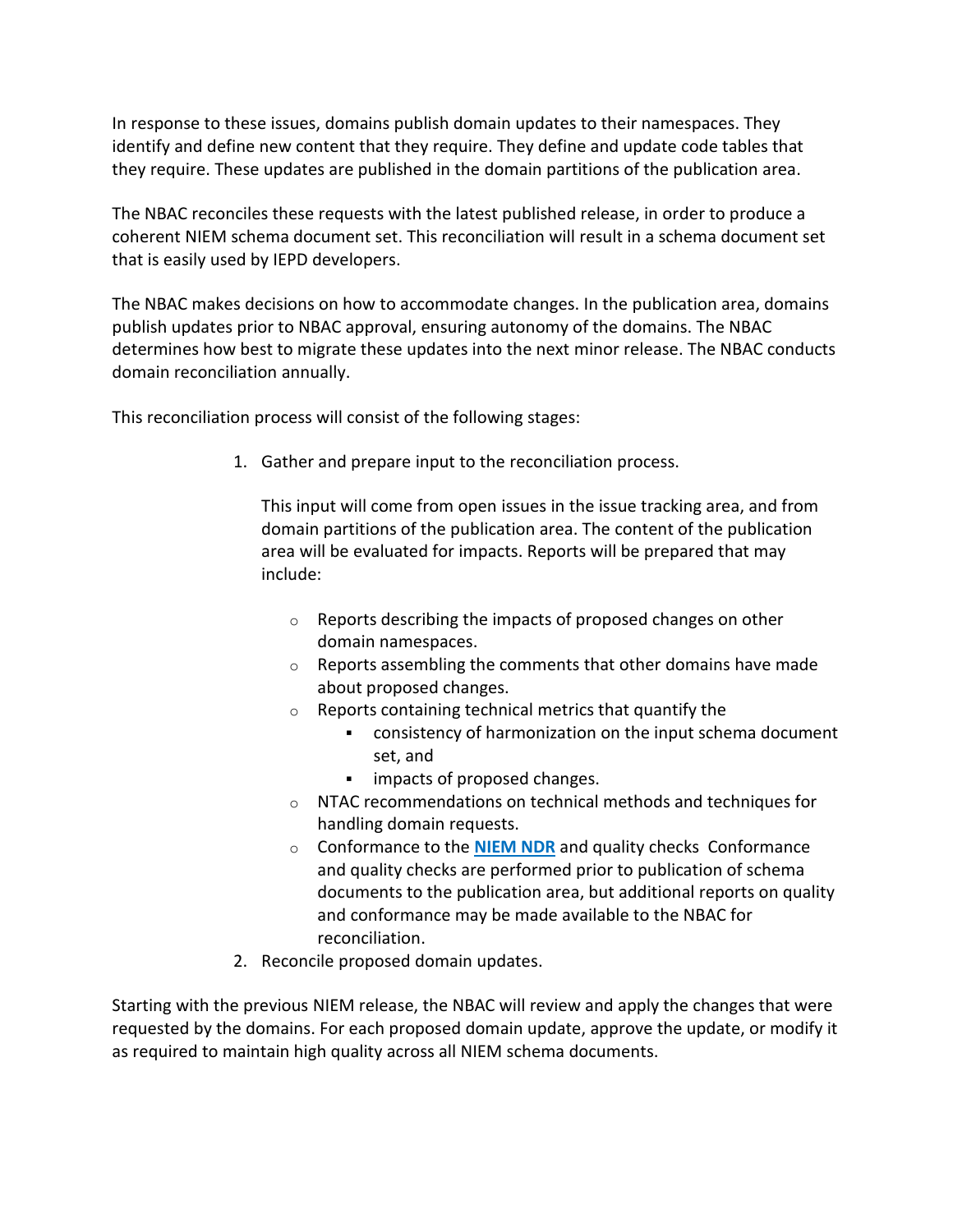When a change is applied, make modifications in other domains, as required, to keep the schema document set coherent. Where domain updates introduce integrity issues, modify the schema document set to eliminate those problems. Propagate domain updates through impacted namespaces, as appropriate.

Note that there is no requirement or implication that any harmonization will be done by tools, or automatically in any way. The goal of this architecture is to ensure that the responsible party has the authority, schedule, goal, and ability to do what is needed to ensure that domain changes result in a coherent set of domain schema documents that can easily be used in IEPDs.

## 4.1.1. NBAC Decisions

Through the process of domain reconciliation, the NBAC will resolve many issues of crossdomain conflict. This may include changes to one domain that affect another domain, or overlaps of content between domains. Through the reconciliation process, the NBAC will make adjustments as needed to ensure that domain updates do not harm the quality of the NIEM release as a whole.

During its periodic domain reconciliation, the NBAC may conduct additional harmonization. Issues addressed may be low hanging fruit, such as particularly easy or notable problems. Or, the NBAC may try to resolve one or more aspects of harmonization across the NIEM model, such as vocabulary consistency. During reconciliation, it is likely that time will be short, and the level of effort will be limited. So, during reconciliation, extremely broad changes would be avoided, as would changes that required significant consideration by subject matter experts. Such issues would be handled by tiger teams and small groups in a separate process referred to as cross-domain harmonization.

The NBAC, as the designated body for harmonization, may make any decision that it deems prudent to integrate domain updates with the previous NIEM release. This may include the modification of dependent namespaces to accommodate domain changes, the creation of new elements for indirect (substitution) methods, and the modification of definitions and component names.

The NBAC may also choose to reject, in whole or in part, any domain update. The rejected domain content is still available (without change) in the publication area. However, it will not be part of domain reconciliation, and will not be included in future NIEM releases. The NBAC has the responsibility to act in the best interest of the entire NIEM community; it rejects domain content only to protect community interests, and it provides written justification when doing so.

## 4.1.2. Coherence

This document uses the term coherence to describe whether components of a schema document set refer to each other in a consistent manner: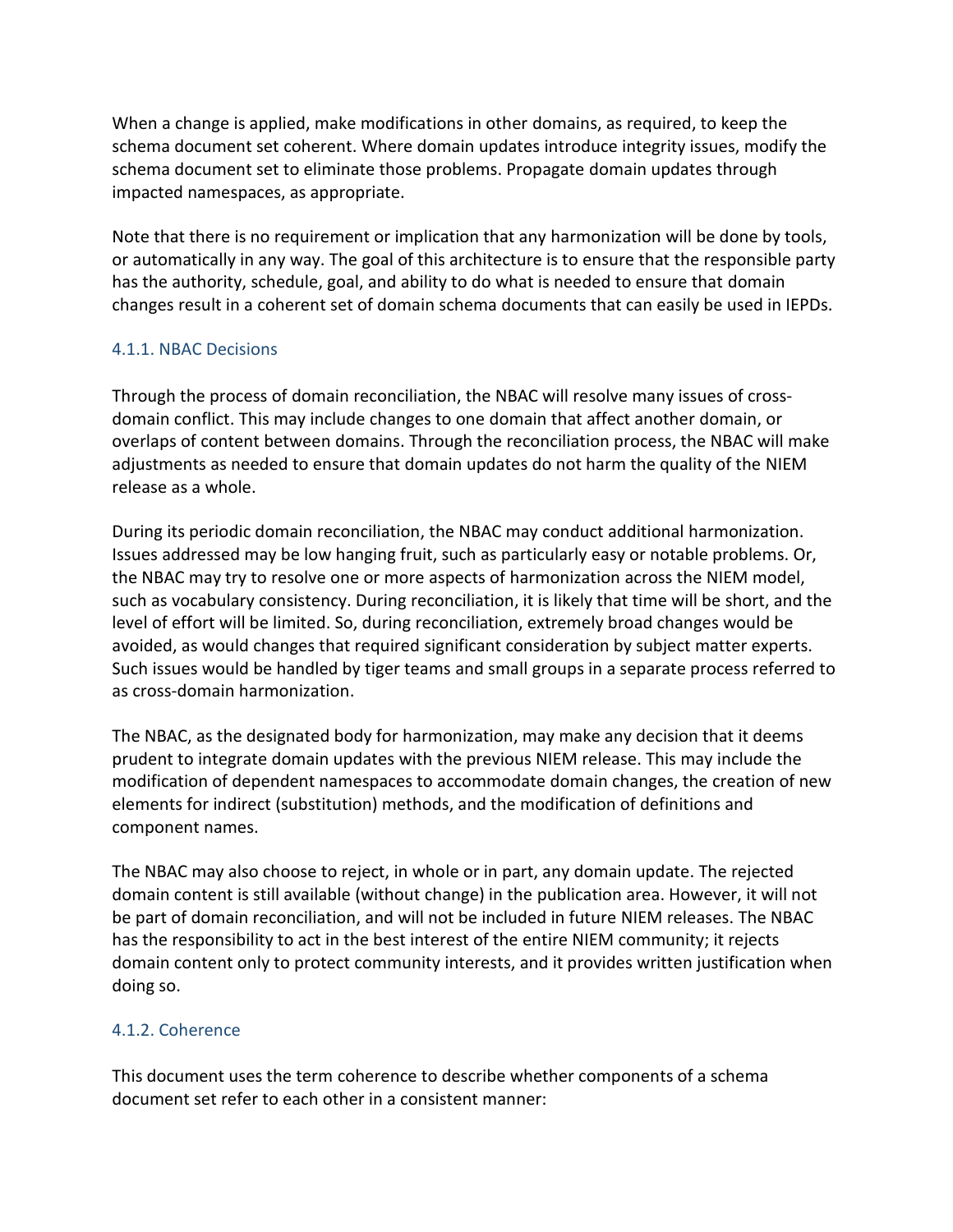#### <span id="page-13-0"></span>**[Definition: coherence]**

A schema document set is coherent when it has the following properties:

- It does not refer to a schema document outside the set, and
- It does not include two different versions of the same component in an incompatible way.

The coherence of a NIEM schema document set is best described by comparing a set that is not coherent with one that is. Imagine the following sequence of events, leading to the situation in Figure 4-1, *A schema document set that is not coherent*, below:

- Domain B publishes version 1 of its content, including a ThingID component.
- Domain A reuses that ThingID component within a Domain A component.
- Domain B publishes version 2 of its content, which contains a modified ThingID component.
- An IEPD developer wishes to reuse components from the latest versions of Domain A and Domain B. This results in the schema document set shown in Figure 4-1, *A schema document set that is not coherent*, below.



**Figure 4-1: A schema document set that is not coherent**

The schema document set in Figure 4-1, *A schema document set that is not coherent*, above, is not coherent, because it contains two versions of the same element: the new ThingID element in domainB-2, and the old ThingID element used in domainA-1. This is a duplication of semantics.

An IEPD with schema document sets that are not coherent can require significant work to make its schema documents work together. For example, the IEPD author might design an extension namespace to duplicate the changes to domainB-1:ThingID that distinguishes it from domainB-2:ThingID. These changes would likely cascade to related XML types, and similar changes would be required for each incompatibility between versions. Such an environment, in which many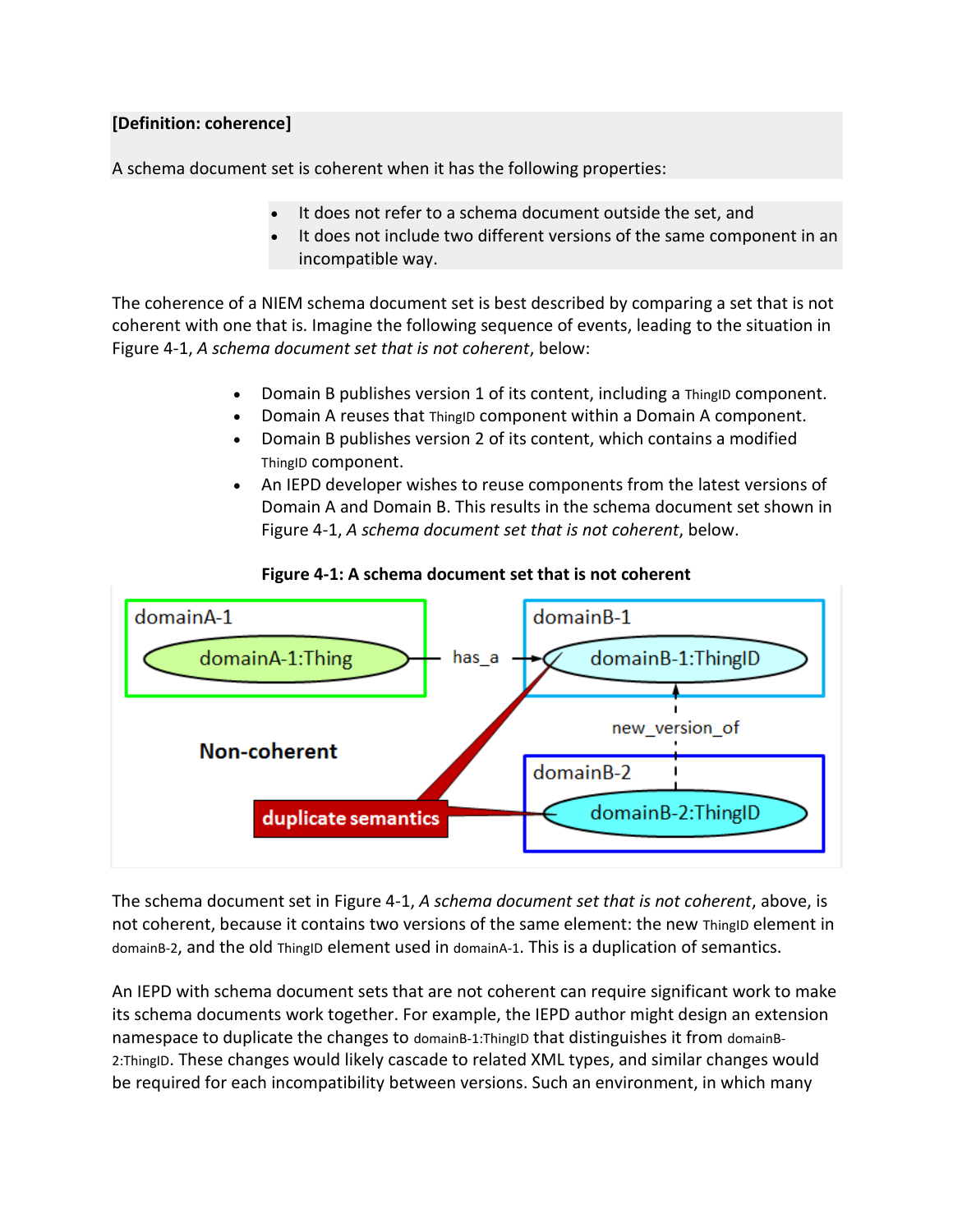domains are updating frequently, will ultimately present IEPD developers with substantial problems.

This problem will be resolved when Domain A publishes version 2 of its content, taking care to reuse components from version 2 of Domain B. Afterwards, the IEPD developer using the latest versions of Domains A and B will be working with the coherent schema document set shown in Figure 4-2, *A coherent schema document set*, below.



**Figure 4-2: A coherent schema document set**

Such a schema document set would not require custom extensions to fix problems related to incoherence. A later version of the version architecture specification will address specific rules for and the structure of version identifiers in the domain schema documents. For example, it may be desirable for version identifiers for bumped namespaces to be easily distinguished from version identifiers for domain-initiated changes.

## <span id="page-14-0"></span>4.2. Cross-Domain Harmonization

Larger and deeper issues of semantic consistency and modeling will be addressed by tiger teams and small groups of subject matter experts, as determined by the NBAC. The tasks to be undertaken by these cross-domain harmonization teams typically do not require participation from the entire NBAC. The use of such teams will enable parallel harmonization efforts. This will result in greater scalability, as the number of domains increase.

The products of cross-domain harmonization will include:

- Recommendations for domain updates in future minor releases, and
- Additional NIEM Core content provided via extensions and augmentations in new schema documents within the publication area.

The additions to NIEM Core that appear within the publication area may be immediately used by IEPDs, and domains may base published updates on those schema documents.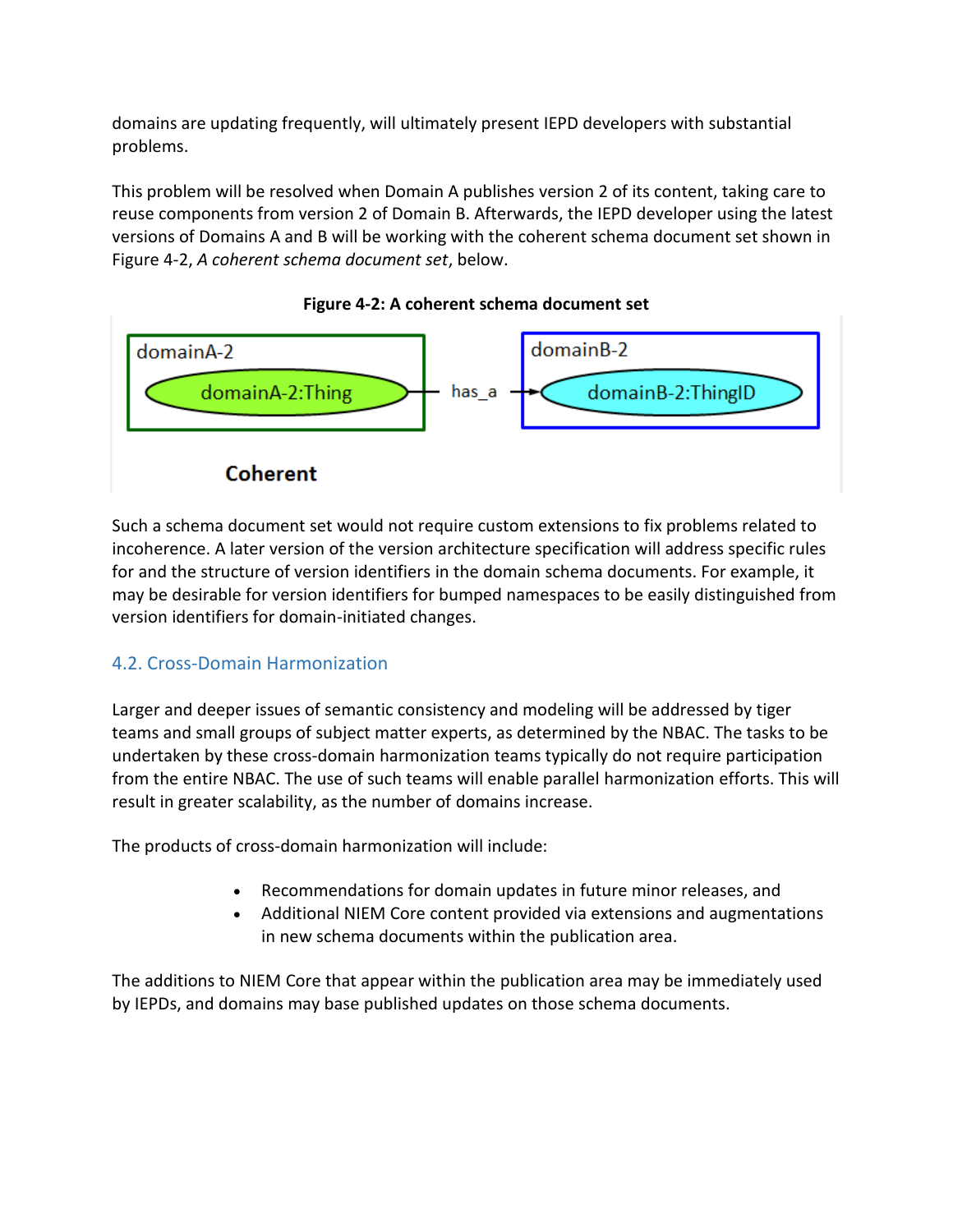## <span id="page-15-0"></span>4.3. Core Synchronization

Periodically, these products will be synchronized with core content, to produce a new major release. A major release will contain a new NIEM Core namespace. A major release is the opportunity to change the existing core content by removing or altering core components. At the time of a major release, other major changes to the NIEM release schema document set may be considered by the NBAC, such as changes to structures and appinfo, which are schema documents that are part of the NIEM infrastructure. For more information on structures and appinfo, see the **[NIEM NDR]** and other documents on the NIEM Web site at [https://reference.niem.gov/niem/specification/,](https://reference.niem.gov/niem/specification/) also accessible via GitHub at [http://niem.github.io/reference/specifications/.](http://niem.github.io/reference/specifications/)

NIEM Core synchronization will occur every third year. However, a NIEM Core synchronization may be held back for a longer period if changes to be released do not meet certain thresholds in terms of volume or severity. The NBAC must balance the need for regular scheduled releases with the set of components that must be harmonized across domains for inclusion into the core.

In between updates to NIEM Core, the NBAC may add core content via additional components in additional schema documents in a minor release of NIEM, without updating the NIEM Core schema document. These would be additive changes only, and would not modify the original NIEM core schema document in any way.

## <span id="page-15-1"></span>5. NIEM Releases

The NBAC domain reconciliation activity results in a NIEM minor release.

## <span id="page-15-2"></span>5.1. Properties of a NIEM Release

A NIEM release has the following properties:

- The release is coherent; that is, it contains only a single version of each domain namespace.
- The release integrates the latest input from the domains, with accommodations made by the NBAC to make them work together.
- The release contains new versions of only those namespaces that require update. Schema documents that require no update will be part of the release without modification.
- If required, a namespace will be updated to accommodate changes in other namespaces. This is determined by the NBAC during the reconciliation process.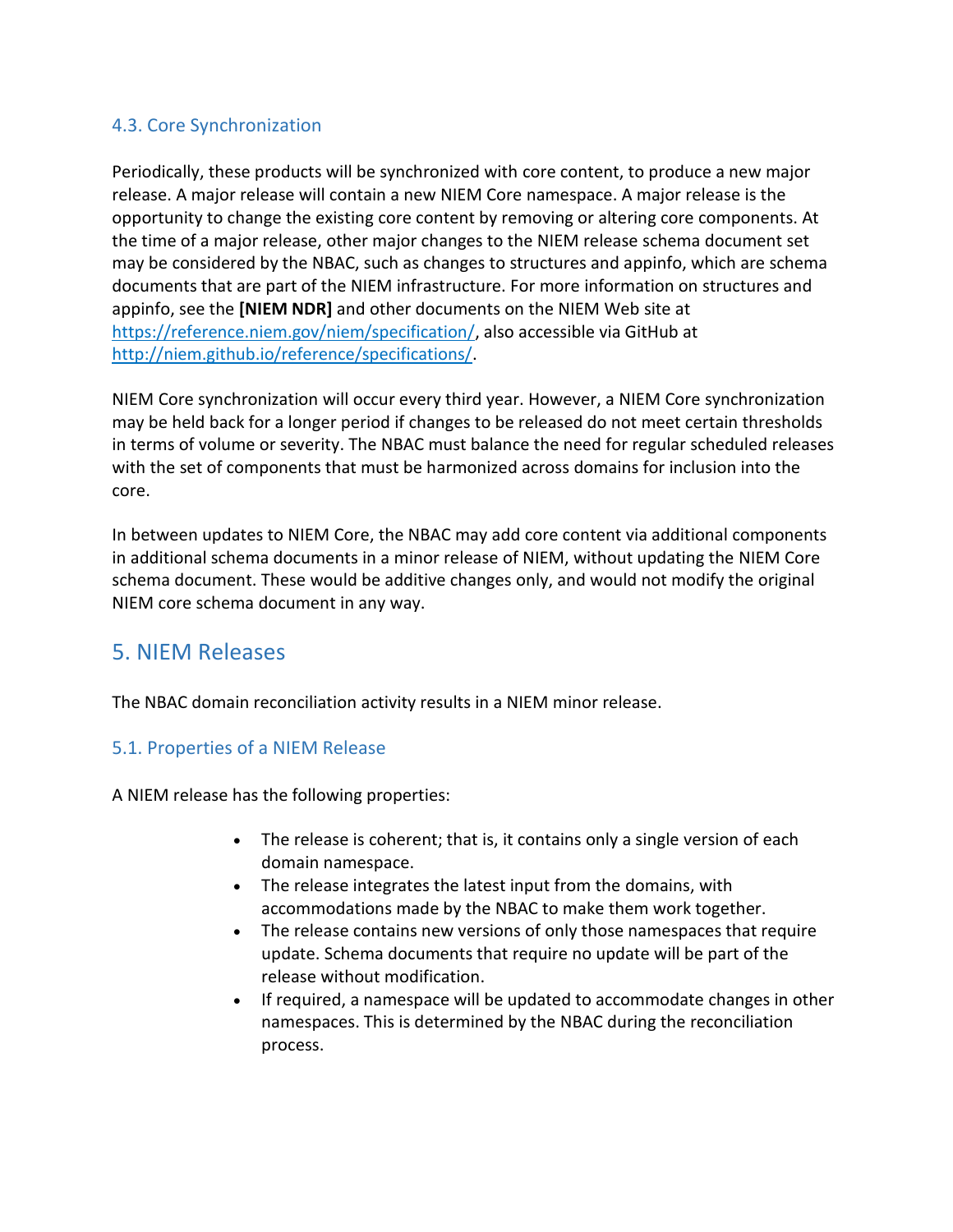## <span id="page-16-0"></span>5.2. Status of a NIEM Release

There are two types of harmonization/reconciliation:

- 1. between the domains (domain reconciliation), and
- 2. with NIEM Core and the domains (core synchronization)

This provides an opportunity to distinguish between the subsequent releases. Reconciliation of domains results in a minor release, while reconciliation of NIEM Core results in a major release.

## <span id="page-16-1"></span>5.3. Version Identifiers for NIEM Releases

Domain-synchronized NIEM releases are given minor release version numbers. NIEM Coresynchronized NIEM releases are given major release version numbers. Direct releases due to domain updates are given micro release numbers.

When core synchronization occurs, the results are published as a NIEM major release. These releases will be given identifiers such as 2.0, 3.0, and 4.0. These releases will yield a NIEM core namespace that has the same version identifier as the NIEM release.

When domain reconciliation occurs, without update of the NIEM core namespace, the results are published as a NIEM minor release. These releases have identifiers such as 2.1, 2.2, 2.3, 3.1, 3.2, and 3.3. When a domain update process occurs without reconciliation, the domain may request from NBAC a new release that incorporates that update, and the results are published as a domain update. These releases have identifiers such as 2.1.1, 2.1.2, 2.2.1, and 2.2.2.

For NIEM release identifiers, major releases have two integers (e.g., 2.0). The major integer (2), and the minor integer (.0). The minor release following 2.0 is 2.1. A domain update following 2.1 is 2.1.1, where the third integer indicates the domain update number. There is no version 2.1.0.

For NIEM release identifiers, the value following 2.9 is 2.10. Each number (major, minor, or domain update) is a field storing an integer, not a single digit.

The version identifiers for released domain schema documents (in the release area) and published schema documents (in the publication area) are not described by this HLVA. Constraints on these identifiers have not yet been determined, and will be specified fully in future version of the version architecture specification.

## <span id="page-16-2"></span>6. Data Stores

The version architecture defines several areas in which artifacts of NIEM are stored. Each may be implemented using new or existing tools. The goal of this document is to describe the areas,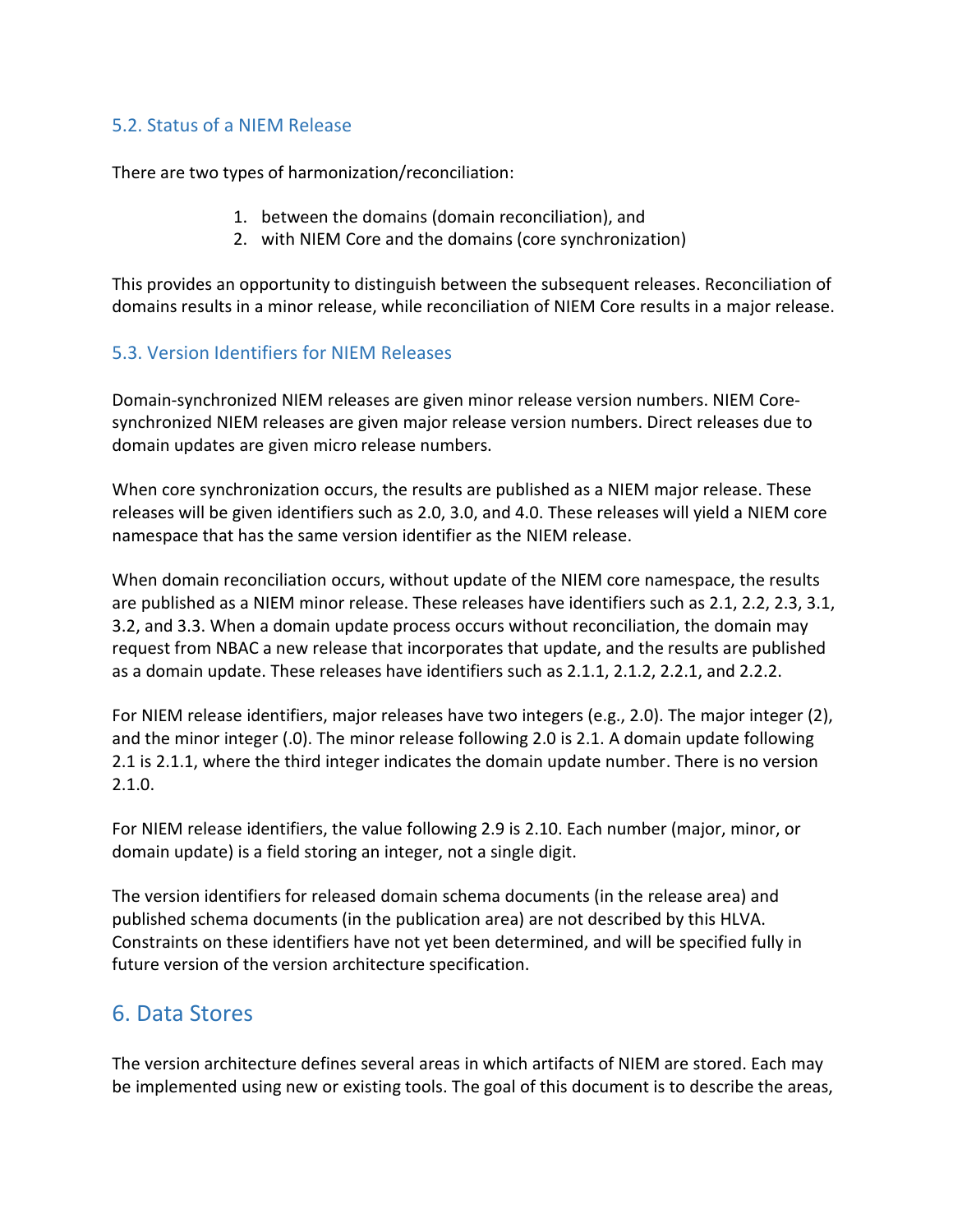what information they contain, and what functionality is needed to support activities that use these areas.

The specific software and tools that make up these data stores are not specified by this document.

## <span id="page-17-0"></span>6.1. The Release Area

All releases of NIEM are published to the release area.

All schema documents published to the release area are persistent, and are available for immediate use by IEPD developers and other users.

A single schema document may be a part of multiple releases. For example, a single release of the NIEM Core namespace will be a part of one or more minor releases. NIEM releases are now hosted on two sites:<https://release.niem.gov/> (the original publication site) and GitHub [\(https://github.com/NIEM/NIEM-Releases/\)](https://github.com/NIEM/NIEM-Releases/).

## <span id="page-17-1"></span>6.2. The Publication Area

The publication area is a well-known location for domains and other working groups to publish schema documents and other artifacts for NIEM. This has two major purposes:

- 1. It allows published content to be immediately used.
- 2. It provides a concrete method for changes to be expressed for domain reconciliation and core synchronization.

All content of the publication area is persistent. That is, it never goes away once it is published. Also, it is never modified. Revised versions of published content may also be published, however, no artifact is removed or revised. This ensures that all content of the publication area may be freely used by any development effort, without fear of it changing or disappearing. All content of the publication area is available for use by IEPD developers, as well as developers of other schema documents and applications.

## 6.2.1. Partitions of the Publication Area

Each domain and working group controls a partition of the publication area. This partition is the publication site for products of the working group. The domain may place any number of schema documents into its publication area.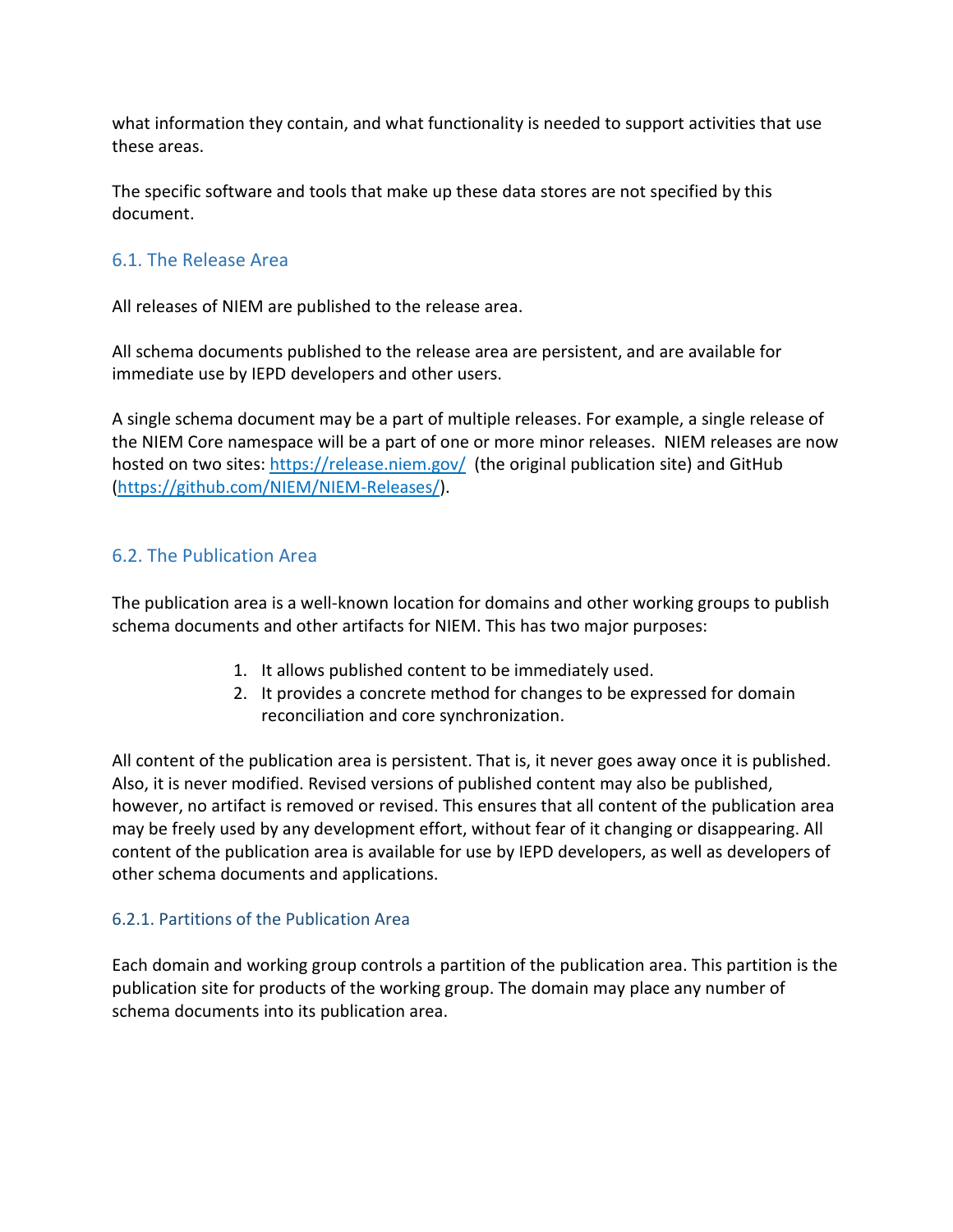#### 6.2.2. Use of the Publication Area

Schema documents within the publication area may provide additional content, or describe other changes to a NIEM release. Here is how the publication area is used:

- After a NIEM release is published, it becomes available for use by IEPDs. Through use and analysis of that NIEM release, domain users will identify problems and new requirements for domain content and core content. These will be conveyed via the issue tracking area.
- The domain, under its own governance, determines what changes it believes should be made to the latest NIEM distribution. It expresses these changes by publishing schema documents and supporting metadata in its publication area partition. Requests by the domain for changes to other domains and core will be made through the issue tracking area.
- Schema documents published to the publication area are immediately available for use by IEPDs. Both domain IEPDs and cross-domain IEPDs may use any schema documents in the publication area, as they require.
- The schema documents, supporting metadata, and issues (in the issue tracking area) describe changes the domain makes to its domain and requests for changes to core content. The requested changes are considered by the NBAC, and are reconciled with the last release, and with changes requested by other domains.
- The result of the NBAC reconciliation is published as the next NIEM release.

Schemas in the domain partition of the publication area may reuse, extend, and augment components within a NIEM release.

The schema documents in NIEM 2.0 contained schema documents that superseded the schema documents in NIEM 1.0. Schema documents in the domain publication areas are not required to supersede older schema documents in this manner. Instead, schema documents in the publication area may extend schema documents in previous NIEM distributions. This may make domain updates easier to use by IEPDs. For example, suppose the Justice domain wishes to add an element ArrestSubject to the type ArrestType that occurred in JXDM-4.0. It may publish a schema document in its publication area that augments or extends the JXDM 4.0 ArrestType. This extension may then add ArrestSubject to the ArrestType. A substitutable element may be made to provide for the new ArrestType to be used in IEPDs.

Extensions made in the manner above may be easier for IEPDs to use than replacement components. When a domain publishes an update as an extension of the latest release, that update may be easier for an IEPD to use than if it was published as a replacement of the latest release.

The specific method used in a domain update is left for the domain to determine. Some domains may choose to replace components, while others may extend components. It is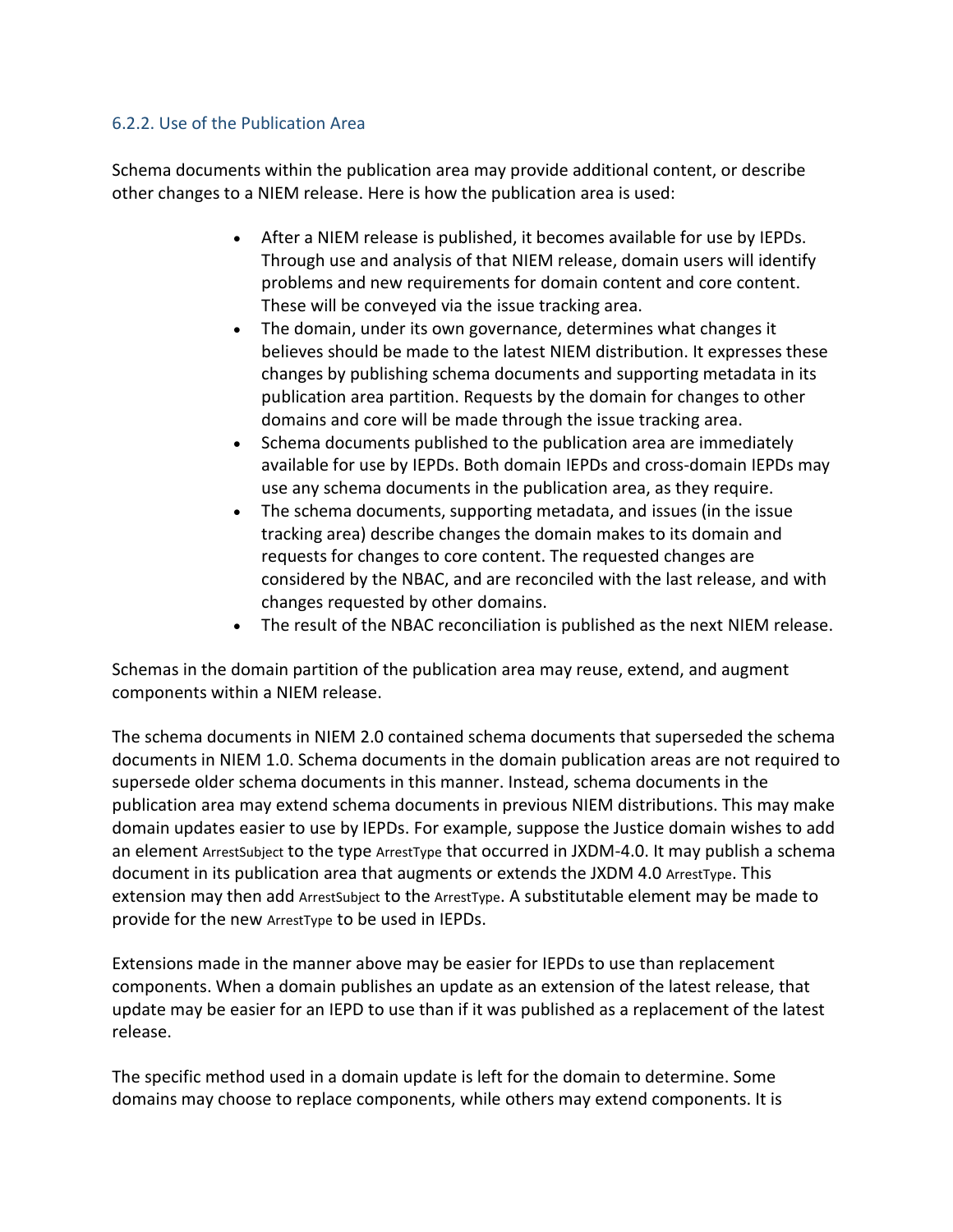expected that best practices will be determined over time. Best practices may vary from domain to domain, as some domains may prefer to use common extensions, while others may prefer that each IEPD do its own integration work.

## 6.2.3. Namespaces for Content of the Publication Area

Each schema document that is posted to the publication area will have a namespace that meets several criteria.

- It is unique to the posted schema document. There will not be two schema documents posted to the publication area that have the same namespace URI.
- It clearly identifies that it is a namespace from the publication area.
- It clearly identifies the domain or working group that is responsible for it.
- It clearly identifies a version of the schema document target namespace. An example is http://publication.niem.gov/niem/domains/cyfs/2.1/1/, where the namespace is similar to that in a NIEM release, but with publication instead of release, and an additional number for the update version.

## 6.2.4. Additional Requirements of the Publication Area

Each schema document in the publication area has a target namespace that is distinct from that of all other schema documents. There will not be two different schema documents in the publication area with the same namespace, nor will there be a schema document in the publication area with the same namespace as a schema document in a NIEM release.

Each schema document in the publication area is persistent. Like the schema documents in NIEM releases, once published, the schema documents will not go away. These schema documents will remain available for use by IEPDs.

Schema documents in the publication area will be accompanied by change logs, which give comprehensible descriptions of the changes that were made to schema documents. This is discussed in Section 7.2, *Change Log*, below.

## <span id="page-19-0"></span>6.3. The Issue Tracking Area

NIEM now leverages GitHub to track ideas, enhancements, tasks, or bugs. This document uses the more general terminology issue tracking area rather than referring directly to GitHub.

The purpose of the issue tracking area is to capture and track requirements and problems from end users, developers, domains, and other people and bodies associated with NIEM. Issues may be entered by a helpdesk, in order to ensure that duplicates are not entered, and that issues are specified fully and clearly, so that additional work is not created downstream.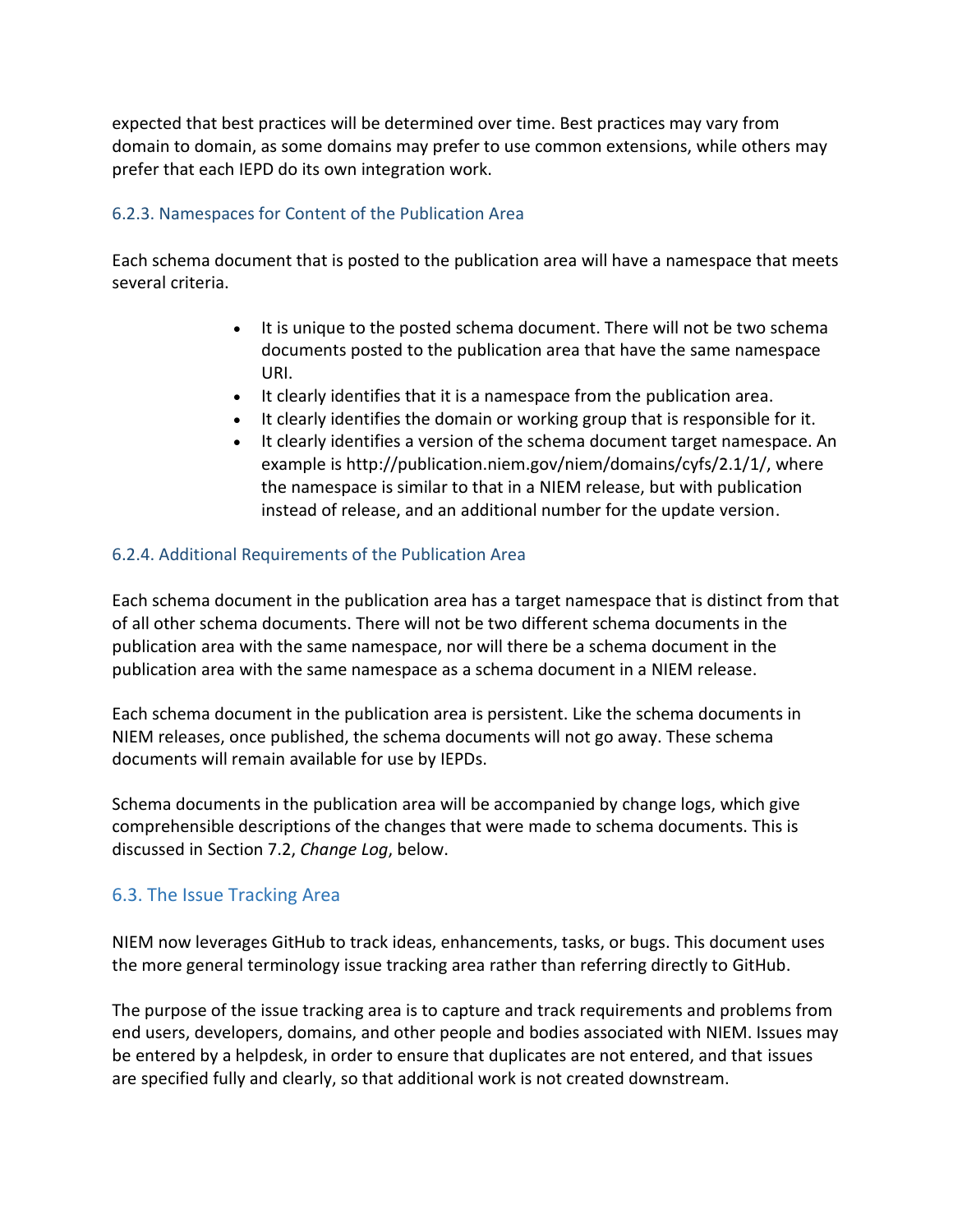The issue tracker for release content issues is available at [https://github.com/NIEM/NIEM-](https://github.com/NIEM/NIEM-Releases/issues/)[Releases/issues/.](https://github.com/NIEM/NIEM-Releases/issues/) Note that issues pertaining to the Naming and Design Rules or other NIEM specifications should be submitted to the issue trackers within their own specific repositories.

## <span id="page-20-0"></span>7. Additional Artifacts

## <span id="page-20-1"></span>7.1. Change Log

#### <span id="page-20-2"></span>**[Definition: change log]**

An artifact that describes the changes applied to a release since its previous version.

The publication area will contain domain updates. These updates are provided as XML Schema documents, and will be accompanied by a change log.

A change log is able to express a single big change that is composed of a set of small changes. For example, the renaming of an element may include changes to many types that used that element.

Without a change log, changes made between versions of a schema document would not include an expression of what the changes to the schema document might mean. Although the revised schema document may be fully formed and well defined, it may be unclear what impact the change might have on other schema documents.

For example, upon renaming an element (from an old name to a new name), the change is represented in XML Schema by the original element (with the old name) not appearing in the revised schema document, and a new element (with the new name) appearing in the revised schema document.

A type in another domain may be impacted by this change. If the type used the original element with the old name, it would be unclear what changes should be made to the type to accommodate the renaming.

In order to describe changes to schema documents with enough detail to enable reconciliation, schema document definitions are accompanied by metadata that describe changes. This metadata will include a list of changes, without restating the details that occur in the schema documents that are in the publication area.

The mechanics and format of the change log are to be determined. The format will be in XML, and may include XPath expressions for relating change log entries to updated schema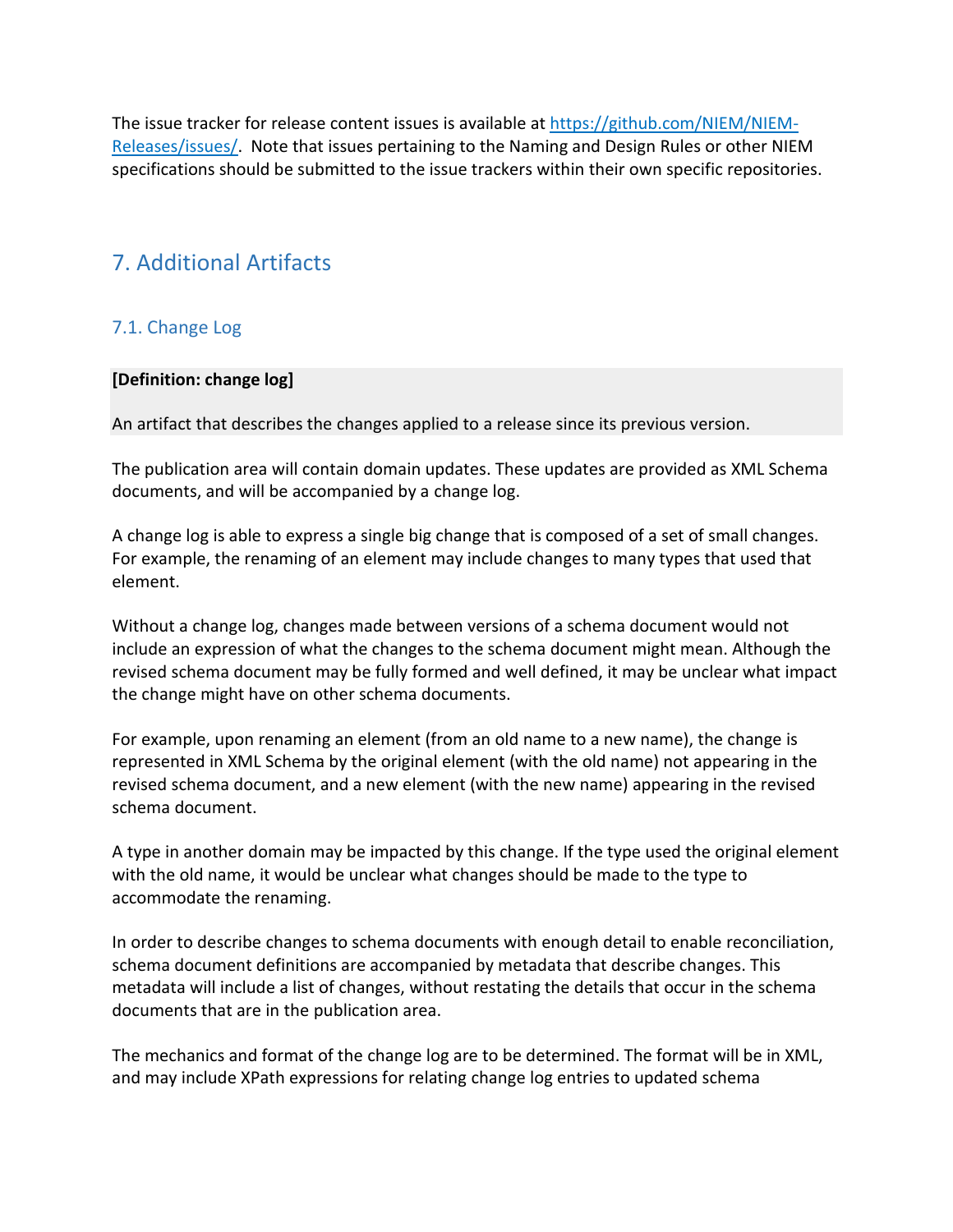documents. The change log XML file may describe the following about each change made by a domain:

- A description of the change, which says what was done and, perhaps, why it was done.
- A list of the components that were added as a result of the change. It may include the location of each new component, via XPath locations. It may also describe the location (in the sequence of the original component) where an element may be inserted into a type.
- A list of the components that were deleted as a result of the change. (Note that no change actually deletes anything as all schema documents are persistent, but deleted components will not exist in future schema documents)
- A list of modifications, each modification giving the location of the original definition and the location of the new definition.

Users will be able to audit change logs against schema document updates to look for

- changes and updates that are inadequately described by the change log, and
- changes in the change log that is not correlated by updated content. Such a change log may be audited when uploaded, before publication of the schema documents and change log to the publication area.

Descriptions of the changes made are provided to the NBAC during reconciliation, and would help them to determine the contents of the next NIEM release.

## <span id="page-21-0"></span>7.2. Namespace URI Directive

Through the NBAC's domain reconciliation process, it may be determined that some namespaces must be adjusted to accommodate changes to other namespaces. That is, although the domain has no new updates for its namespace, the NBAC must change the domain namespace to accommodate changes in other domains. In this situation, we say that the domain namespace was bumped.

## <span id="page-21-1"></span>**[Definition: bump]**

A process whereby a domain schema document requires a new target namespace URI as a result of one or more changes made to another NIEM domain schema document that impact the content of the schema document to be bumped.

The version architecture does not allow the application of changes directly to a published namespace. A changed schema document must be given a new target namespace URI. So, when a domain namespace is bumped, it must be given a new namespace URI.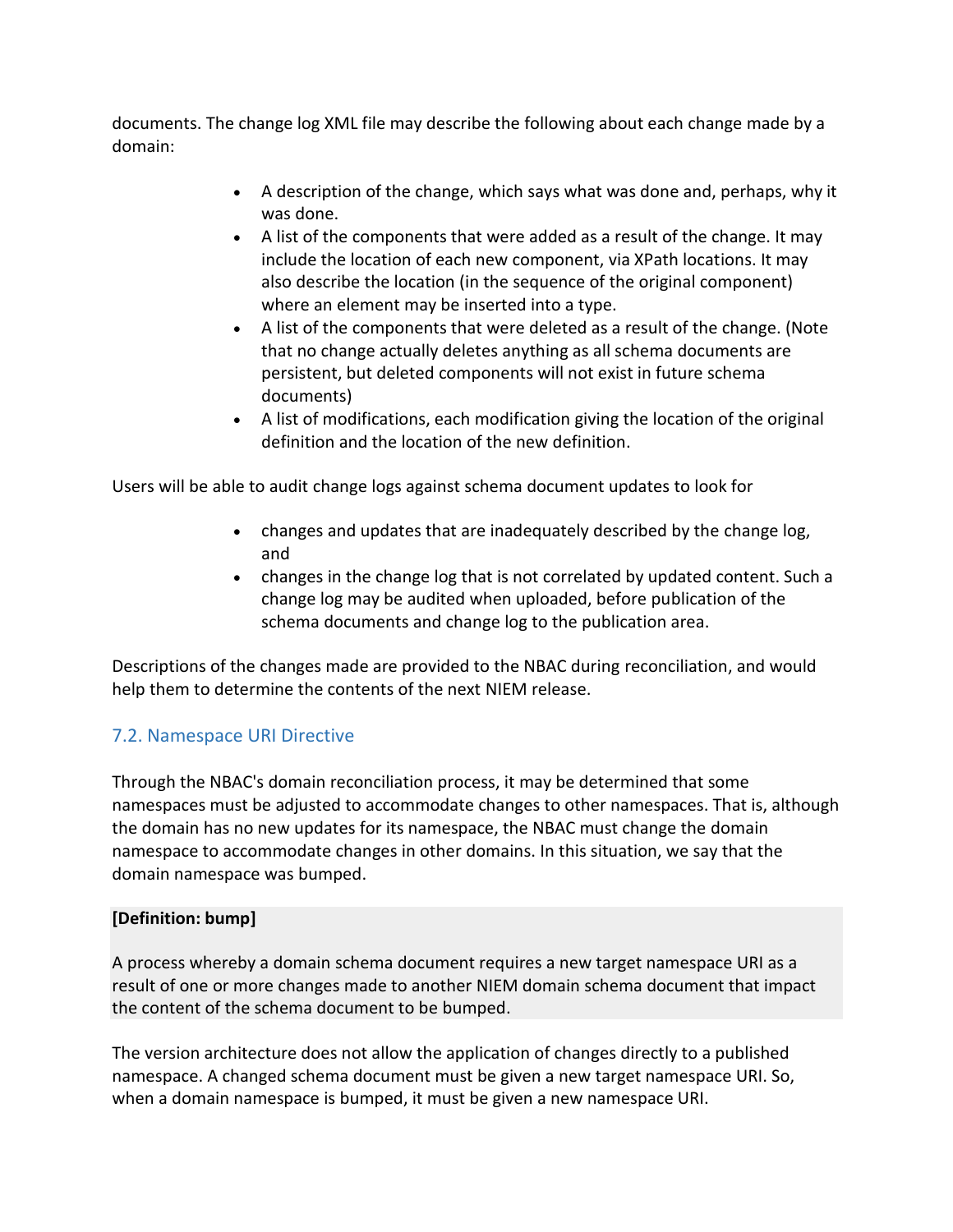#### <span id="page-22-1"></span>**[Definition: namespace URI directive]**

An artifact that specifies the new target namespace URI for a new schema document resulting from the need to bump it.

The exact mechanics of how a namespace URI directive is published is to be determined. One option is for it to be an XML file that is published in the publication area, within the domain's partition.

There are several goals for the namespace URI directive:

- to provide clear direction to those building a NIEM release regarding how to construct namespaces for domain schema documents
- to enable domains to maintain control of their namespace URIs, and the progression of those URIs from version to version. It is expected that a domain may wish to exert strong control over the version identifiers for its schema documents.

The namespace URI directive allows the domain to express the structure of its target namespace URIs, and the sequence of version identifiers. The domain will be able to specify how namespace URIs are incremented when the namespace is updated or bumped.

## <span id="page-22-0"></span>8. General Release Timelines

The NIEM version architecture is designed to be agile, accommodate regular change, and respond efficiently to stakeholder requirements. To do so, NIEM maintains the ability to execute predictable, repeatable, and consistent release cycles, while also allowing its domains to publish updates independently (on their own timelines). At a high level, this section describes the timelines, coordination, and options for major and minor release cycles.

## <span id="page-22-2"></span>**[Definition: release cycle]**

A period of time during which appropriate groups of NIEM governance and domain representatives engage in the activities that result in a major or minor NIEM release.

NIEM will generally publish an annual release in the same quarter of each year. The normal target is the third quarter of the Government fiscal year (subject to change as determined by NIEM governance and the NMO). Within each three-year period, the NIEM program will execute two consecutive minor release cycles, followed by a major release cycle.

A release date will be scheduled (internally established by the NMO) for the beginning of the target quarter. The release date may shift later in the quarter if necessary. This adds a degree of flexibility and safety to the schedule to accommodate additional pre-release phases (e.g., beta2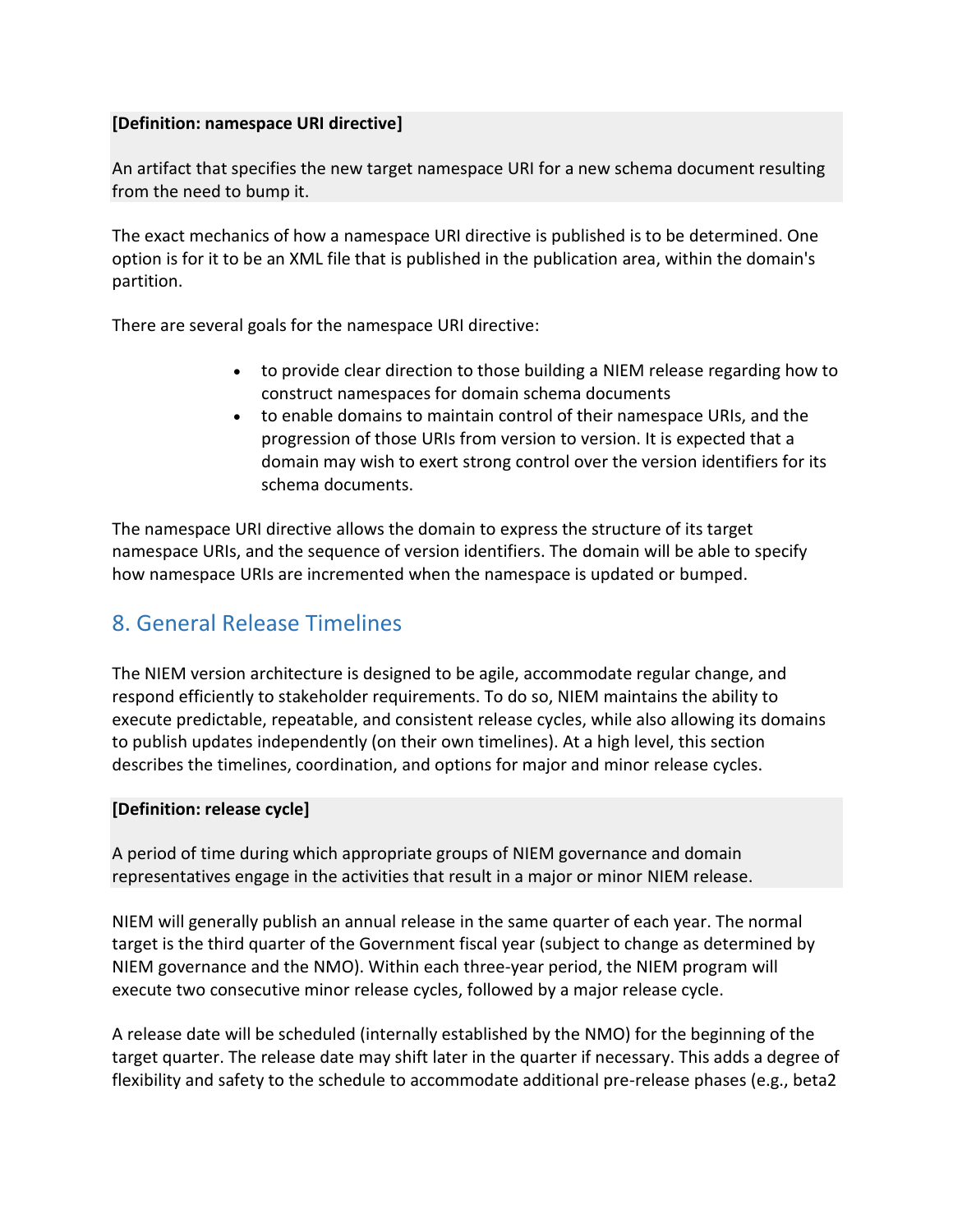or beta3) or other unforeseen events, while still maintaining consistency and predictability. The NMO will communicate anticipated scheduling details to the NIEM community for planning.

If required to meet schedule, a release cycle may be time-boxed or content-scoped (or both).

For each release cycle, the NMO will assign a release coordinator selected from the major stakeholders. The release coordinator will monitor and report progress to NMO, NTAC, NBAC, and domains, resolve issues of schedule and scope, and coordinate participating entities (NIEM governance, domains, release manager, etc.).

Ordinarily NIEM will not issue a minor release for a previous major version series (such as version 2.0). However, a request by a domain (or other entity) to issue a minor release for such (e.g., a request for a Version 2.3) will be jointly considered by NMO, NBAC, and NTAC. If approved, it will be executed between annual release cycles (since the scope of change is expected to be small).

## <span id="page-23-0"></span>8.1. Release Cycle Stages

A typical NIEM release cycle is comprised of three basic stages of development, each of which may require several iterations. These are defined as follows:

## <span id="page-23-1"></span>**[Definition: alpha]**

The initial stage of a release cycle. Primary activities focus on integrating architectural improvements (if any) as well as domain and core content changes previously prepared as domain and core supplements since the last release. Other activities include reconciliation, core synchronization (when appropriate), appropriate types of harmonization, refactoring/refinement of content as needed, application of resolved issues, and iterative NIEM governance reviews and feedback. The most significant types, volume, and scale of changes occur during alpha stage.

## <span id="page-23-2"></span>**[Definition: beta]**

The midterm stage of a release cycle. At the beginning of this stage the developing release has stabilized to the degree that remaining changes are minor — major adjustments for architecture have been completed; no significant new content may be integrated; release schemas are in a state that will allow user beta testing (i.e., the release is expected to be NIEMconformant). Changes are still allowed; however, these are much smaller in magnitude and complexity and are generally only corrections and adjustments. Examples of beta stage changes include adjustments to data component structure; movement of properties; renaming and redefining; addition or refinement of keyword, usage, and example metadata (associated with definitions); addition of a very small number new components (essentially inadvertent omissions or additions needed to adjust structure), and occasionally very minor corrections to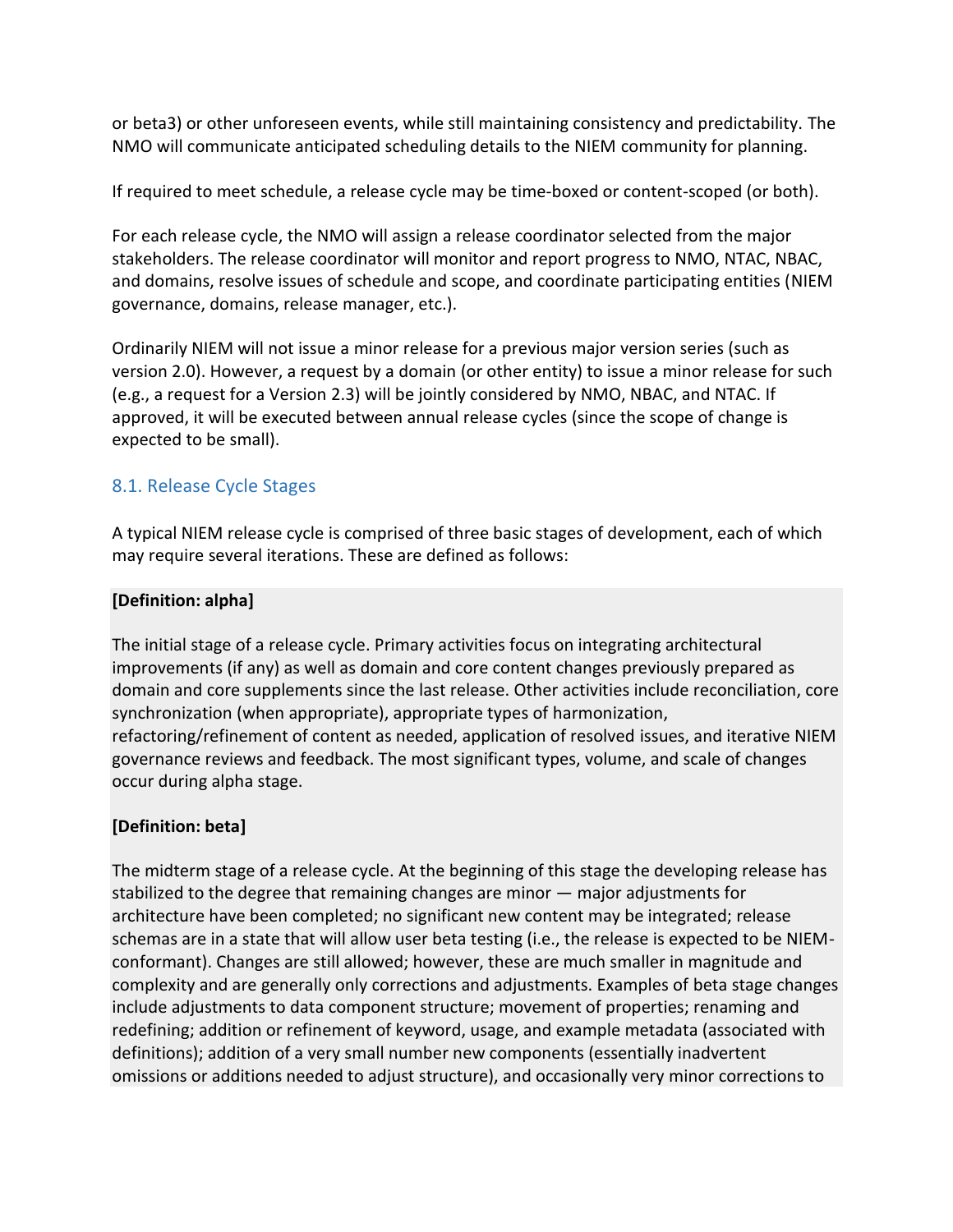architecture. If beta testing, reviews, and feedback discover major flaws that require significant changes, then the release may revert back to the alpha stage.

## <span id="page-24-2"></span>**[Definition: release candidate]**

The final stage of a release cycle. A release candidate should be identical to, and therefore is a potential final production (i.e., operational) release. Only extremely minor corrections to a release candidate are allowed. These include minor corrections to character strings, names, definitions, namespaces, etc. At this stage absolutely NO architectural or significant content changes are allowed. Any such changes will require regenerating the release as a beta product. Activities during this stage are essentially only testing, review, feedback, and possibly very minor refinements. As this is the final review, diligence must ensure quality and conformance before publication. If testing, reviews, and feedback discover flaws that require significant changes, then the release may revert back to the beta, or even alpha stage. Very minor refinements to a release candidate will require regenerating it as a new release candidate.

In the past, NIEM has often referred to a so-called pre-alpha stage. In fact, this is not a formal stage of a NIEM release cycle.

## <span id="page-24-1"></span>**[Definition: pre-alpha]**

Any time period during which the NIEM program is NOT executing a release cycle, i.e., the time period after the last release cycle ends to before the next begins. Pre-alpha activities may include (but are not limited to): production of domain updates and core supplements; identification and resolution of issues, identification of new requirements, refactorization of NIEM objects, and essentially any other activity that can be performed in a preparatory manner before a release cycle begins, and recorded into the issue tracking area and subsequently applied in the next appropriate release cycle.

Pre-alpha activities significantly reduce the surge activity often perceived or occurring with a release cycle.

## <span id="page-24-0"></span>8.2. Release Cycle Exceptions and Options

Based on history, two minor releases and one major release in a three-year period (each release cycle executed annually) will generally accommodate the expected demand for future model changes. So, by default the appropriate release will always be planned each year without the need for prior approvals.

There is no desire to force unnecessary releases. Therefore, as circumstances demand, the NTAC, NBAC, domains, and the NMO may jointly evaluate conditions and elect to adjust the schedule as needed. Special options include: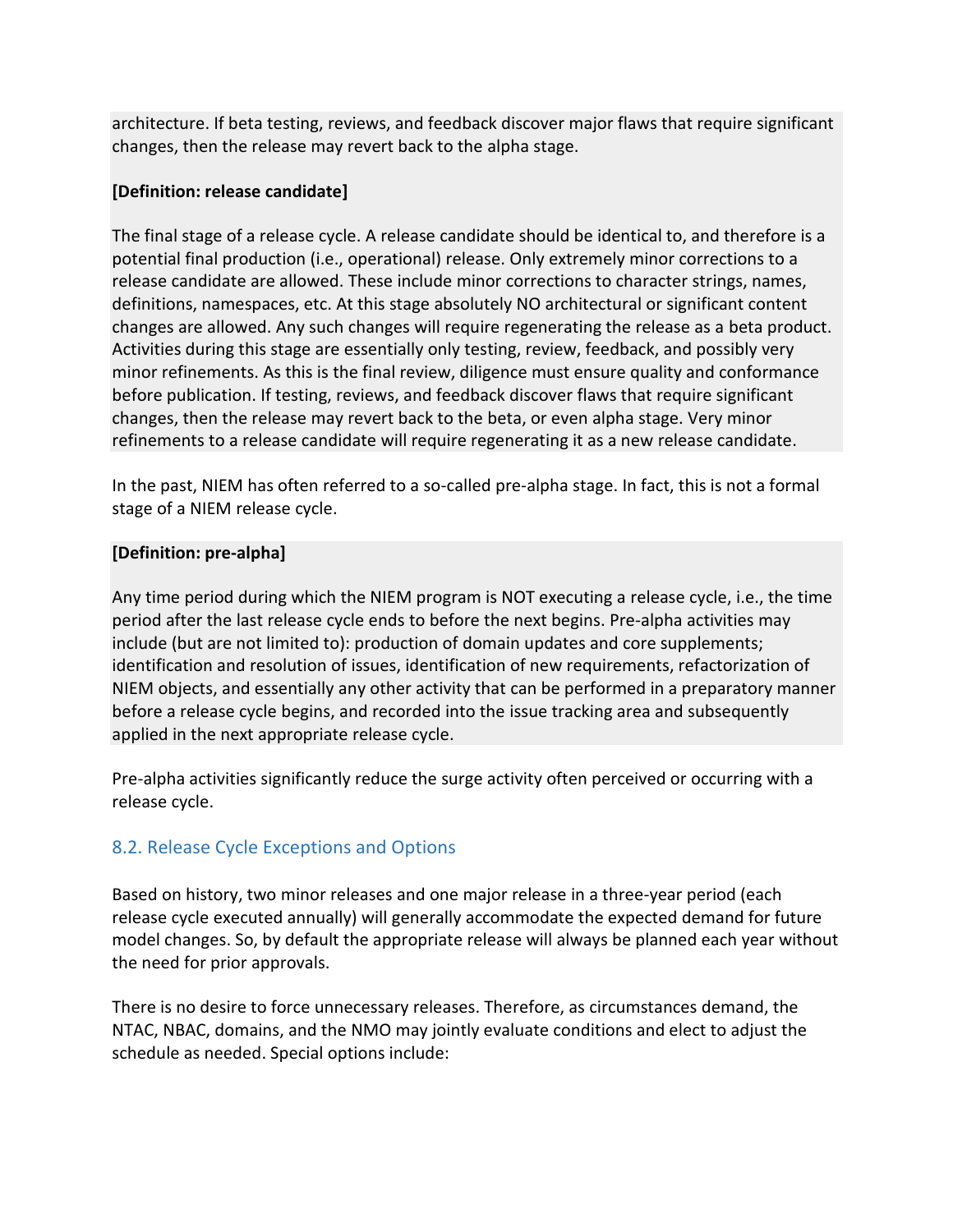- Cancel a minor release (e.g., due to insufficient need for domain and code table changes).
- Postpone a major release for a year (e.g., due to insufficient architectural and core changes). In this case, the expected major release may be replaced by a minor release to accommodate regular domain and code table changes.
- Advance a major release (e.g., due to high priority architectural or core changes). In this case, the regular minor release would be cancelled.

## <span id="page-25-0"></span>8.3. Outline of the Three-Year Cycle

Figure 8-1, *The NIEM Three Year Cycle.*, below, illustrates a typical NIEM three-year period. The following notes explain the activity tracks within the diagram:

- Architecture and specifications: Two years are available to address and prepare for architectural requirements and develop associated specification changes prior to the next major release during which such changes are applied.
- Content: A normal NIEM release cycle begins with the alpha stage. Per this HLVA, whenever NIEM is not executing a major or minor release cycle, it is in a pre-alpha stage. Pre-alpha includes adding and resolving content issues ; preparing domain updates; on-boarding new domains; addressing new requirements; harmonizing content and queuing solutions for the next release; etc.
- Tools: After a year, new or changes to existing specifications will enter a more stable beta stage and can be published for the community review. Upgrades to reference tools and other capabilities can begin development and finish in time to assist with the next major release.
- Training: Training can begin revision to keep pace with updates to architecture and content.
- Face-to-face meetings: Though not shown in this chart, the annual joint NBAC/NTAC face-to-face meeting can coincide with initial planning (or at least as a key synchronization point) for the release cycle.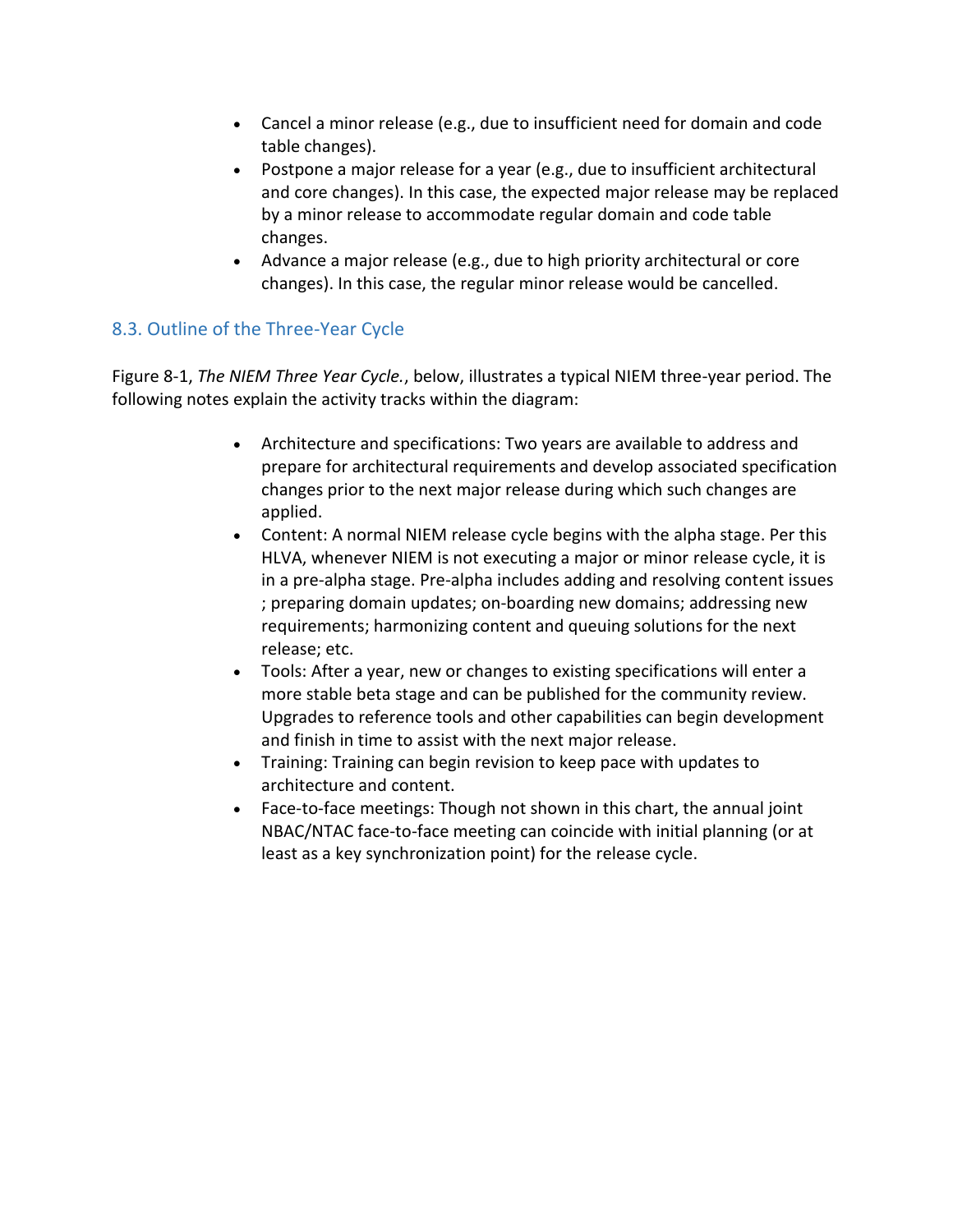

Although face-to-face governance meetings are extremely valuable for release planning, coordination, harmonization, and issue resolution, they are not absolutely necessary. In the event that face-to-face meetings cannot be held, teleconferences, collaboration tools, and other means will be sufficient to execute a release.

## <span id="page-26-0"></span>9. Summary

Under the NIEM version architecture, domains are free to publish updates on their own timelines, without being required to wait for NIEM governance or other domains to act. The architecture ensures that all such updates are available for use in IEPDs or other uses of NIEM schema documents. The architecture ensures that NIEM releases will be available to developers at regularly scheduled intervals, and that those releases will be easy to use, and free of structural inconsistency.

The version architecture also ensures that domain changes are available in a concrete form that may be incorporated into the next NIEM release. It also ensures that NIEM releases are scheduled such that they may incorporate recent domain changes. NIEM governance has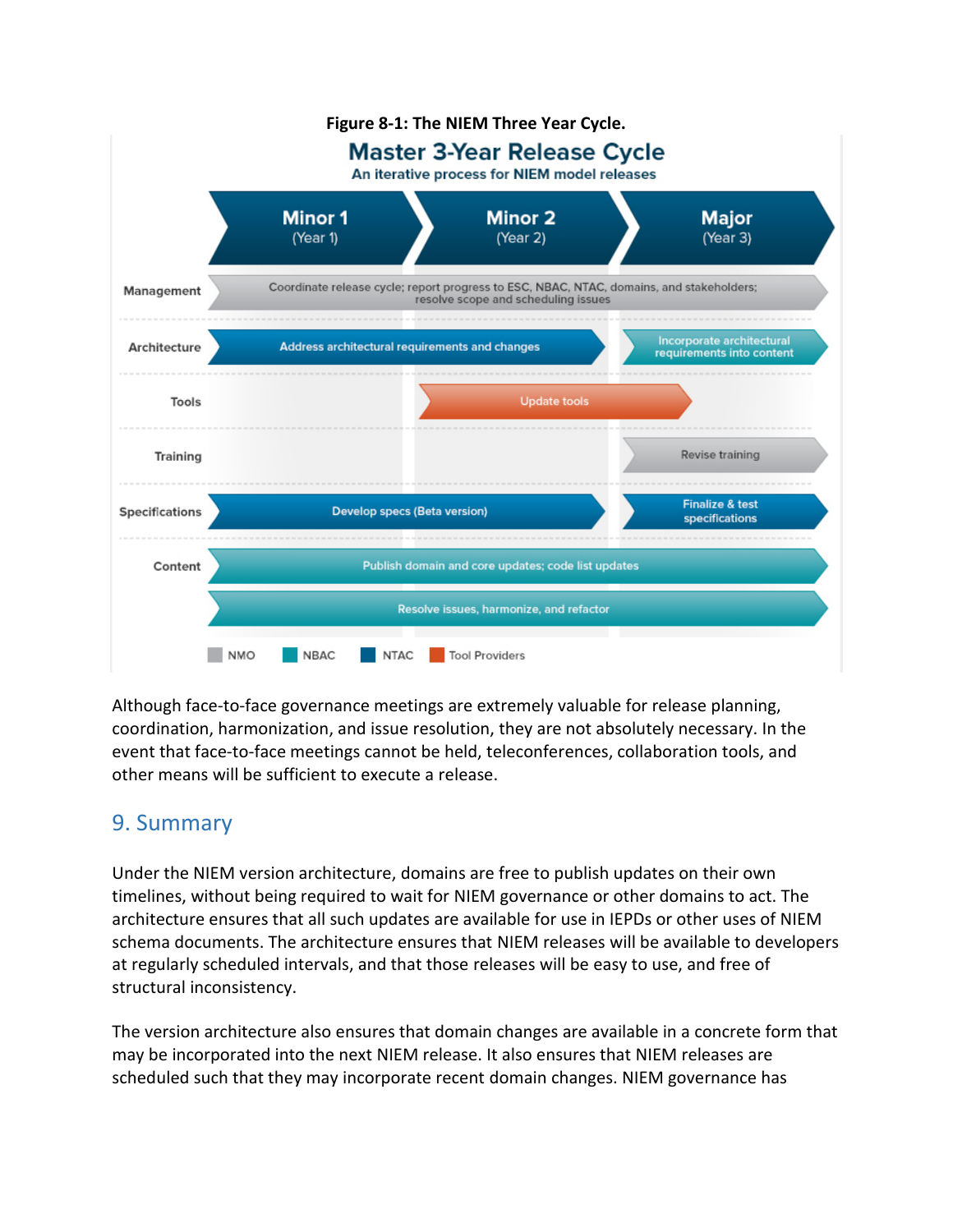authority to make required modifications in order to ensure consistency between the domains and core.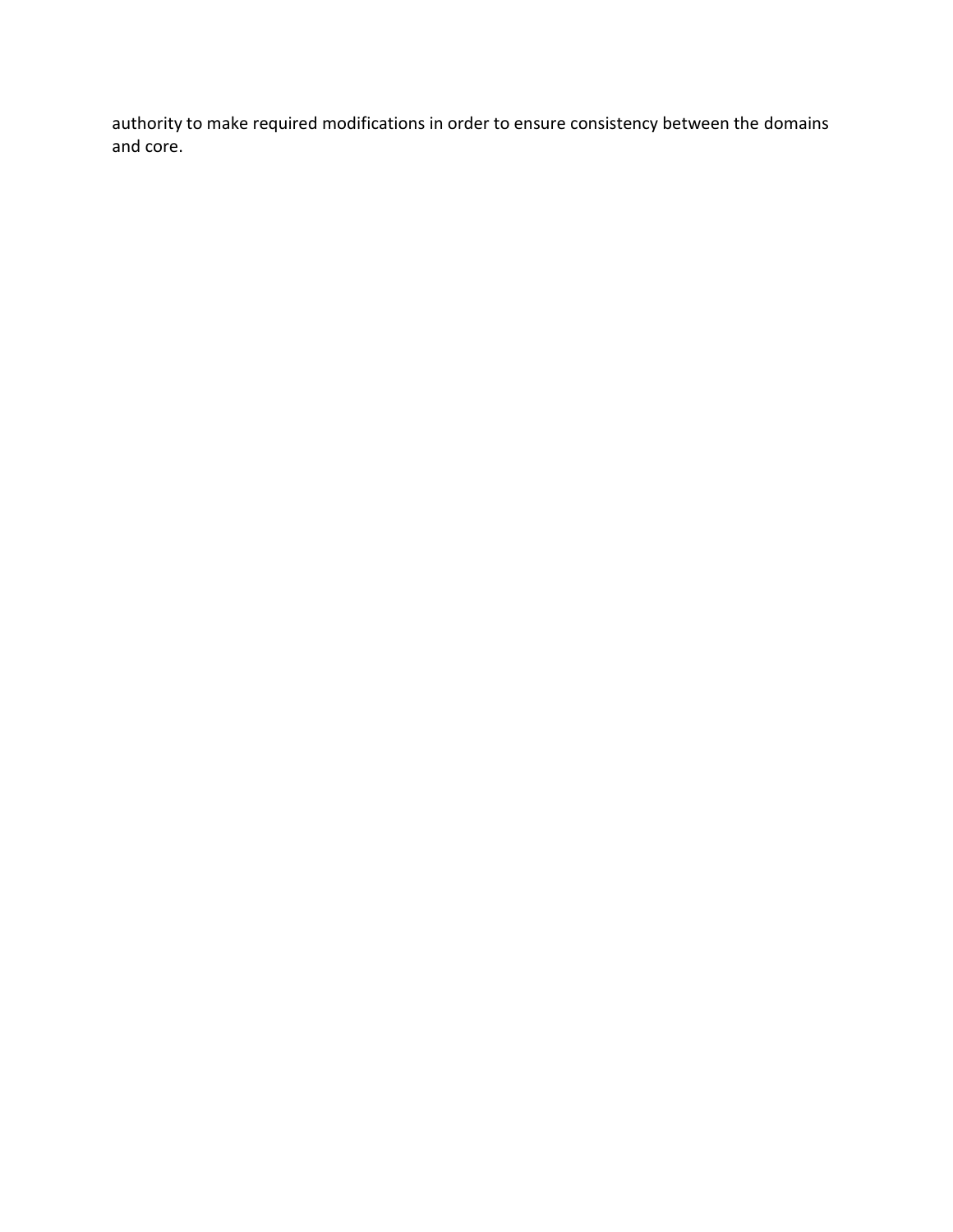## <span id="page-28-0"></span>Appendix A. Acronyms and Abbreviations

| <b>Acronym / Abbreviation</b> | <b>Literal or Definition</b>               |
|-------------------------------|--------------------------------------------|
| <b>ESC</b>                    | <b>Executive Steering Council</b>          |
| HLVA                          | High Level Version Architecture            |
| IEP                           | Information Exchange Package               |
| <b>IEPD</b>                   | Information Exchange Package Documentation |
| <b>NDR</b>                    | Naming and Design Rules                    |
| <b>NIEM</b>                   | National Information Exchange Model        |
| <b>NBAC</b>                   | NIEM Business Architecture Committee       |
| <b>NTAC</b>                   | NIEM Technical Architecture Committee      |
| <b>NMO</b>                    | NIEM Management Office                     |
| ISSGT                         | Schema Subset Generation Tool              |
| <b>URI</b>                    | Uniform Resource Identifier                |
| W <sub>3</sub> C              | World Wide Web Consortium                  |
| XML                           | <b>Extensible Markup Language</b>          |
| <b>XSD</b>                    | XML Schema Definition                      |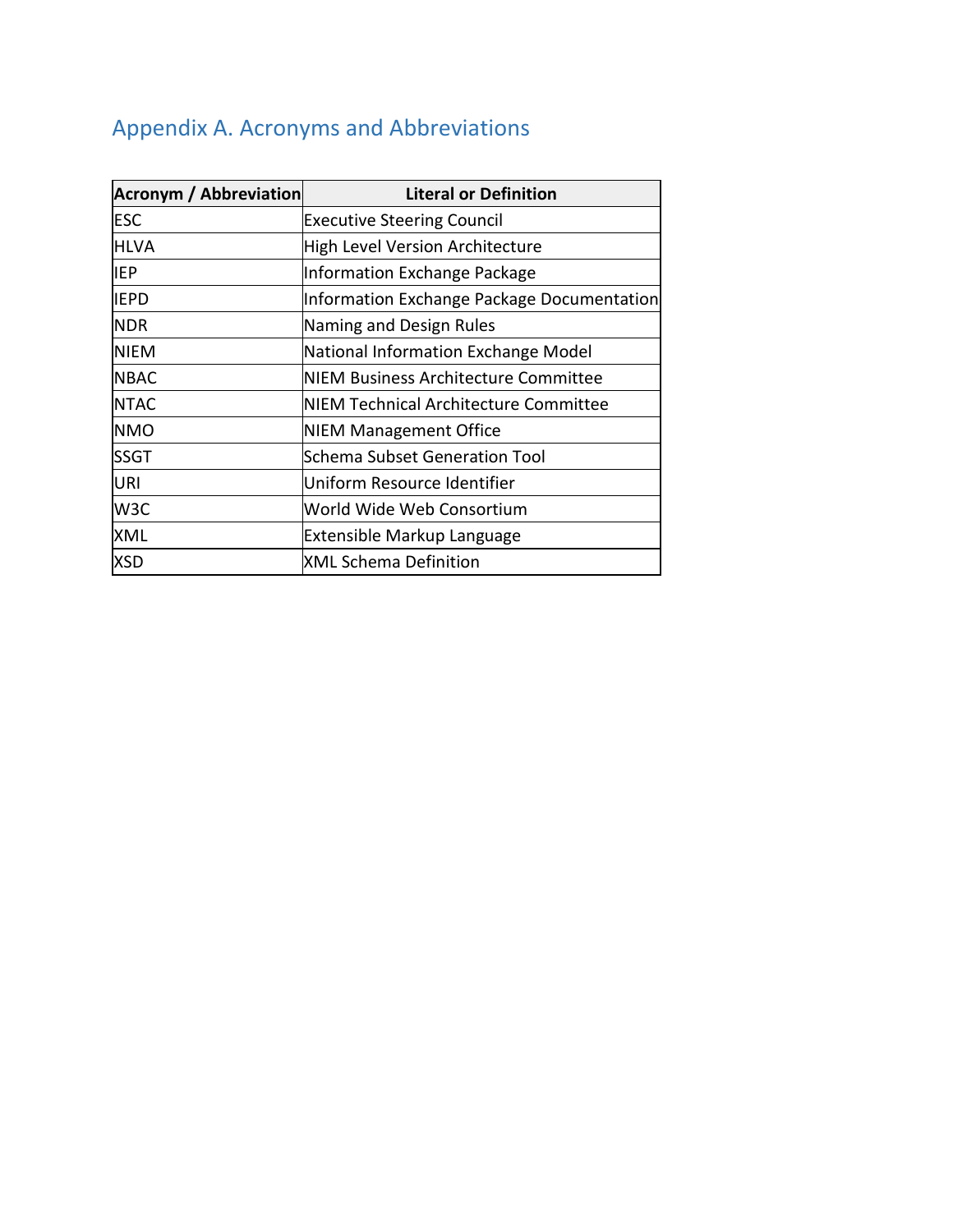## <span id="page-29-0"></span>Appendix B. References

- **[NIEM Conformance]**: *NIEM Conformance*, Version 3.0, NIEM Technical Architecture Committee (NTAC), 15 August 2014. Available from <http://reference.niem.gov/niem/specification/conformance/3.0/>.
- **[NIEM Conformance Target Attribute Specification]**: *NIEM Conformance Targets Attribute Specification*, Version 3.0, NIEM Technical Architecture Committee (NTAC), 31 July 2014. Available from <http://reference.niem.gov/niem/specification/conformance-targets-attribute/3.0/>.
- **[NIEM Domain Update Specification]**: *NIEM Domain Update Specification*, Version 1.0, NIEM Technical Architecture Committee (NTAC), 5 November 2010. Available from <http://reference.niem.gov/niem/specification/domain-update/1.0/>.
- **[NIEM High-Level Tool Architecture]**: *NIEM High-Level Tool Architecture*, Version 1.1, NIEM Technical Architecture Committee, 1 December 2008. Available from <http://reference.niem.gov/niem/specification/high-level-tool-architecture/1.1/>.
- **[NIEM High-Level Version Architecture v1.0]**: *NIEM High Level Version Architecture (HLVA)*, Version 1.0, NIEM Technical Architecture Committee, 31 July 2008. Available from [http://reference.niem.gov/niem/specification/high-level-version](http://reference.niem.gov/niem/specification/high-level-version-architecture/1.0/)[architecture/1.0/](http://reference.niem.gov/niem/specification/high-level-version-architecture/1.0/).
- **[NIEM High-Level Version Architecture v3.0]**: *NIEM High Level Version Architecture (HLVA)*, Version 3.0, NIEM Technical Architecture Committee, 27 April 2015. Available from [http://reference.niem.gov/niem/specification/high-level-version](http://reference.niem.gov/niem/specification/high-level-version-architecture/3.0/)[architecture/3.0/](http://reference.niem.gov/niem/specification/high-level-version-architecture/3.0/).
- **[NIEM Implementation Guide]**: NIEM Implementation Guide, NIEM Program Management Office. Available from [https://www.niem.gov/aboutniem/grant](https://www.niem.gov/aboutniem/grant-funding/Pages/implementation-guide.aspx)[funding/Pages/implementation-guide.aspx](https://www.niem.gov/aboutniem/grant-funding/Pages/implementation-guide.aspx).
- **[NIEM MPD Specification 3.0.1]**: *NIEM Model Package Description (MPD) Specification*, Version 3.0.1, NIEM Technical Architecture Committee (NTAC), 27 April 2015. Available from [http://reference.niem.gov/niem/specification/model](http://reference.niem.gov/niem/specification/model-package-description/3.0.1/)[package-description/3.0.1/](http://reference.niem.gov/niem/specification/model-package-description/3.0.1/).
- **[NIEM MPD Toolkit]**: NIEM Model Package Description Toolkit, Version 3.0, NIEM Technical Architecture Committee (NTAC), 15 August 2014. Available from <http://reference.niem.gov/niem/resource/mpd/3.0/>.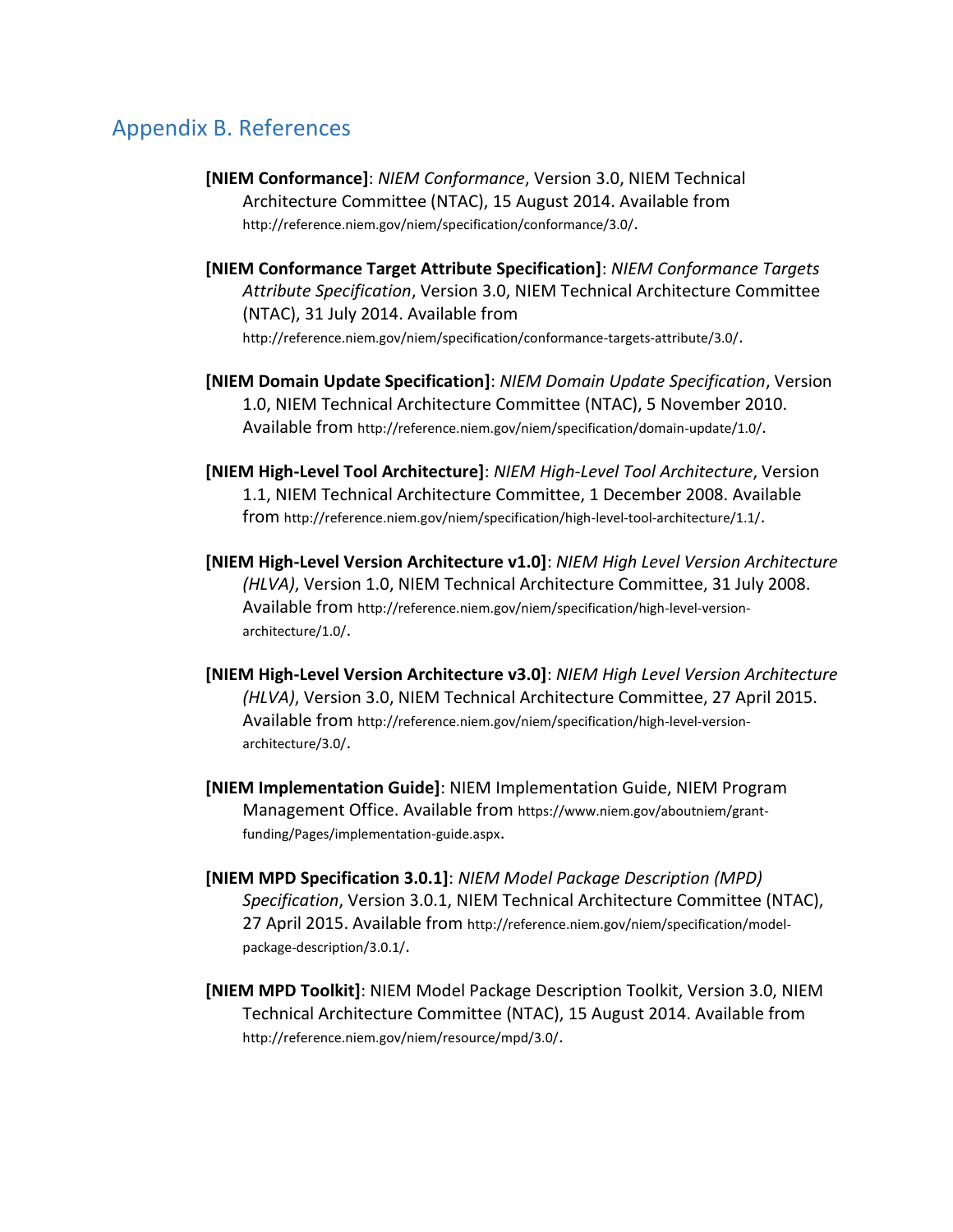- **[NIEM NDR]**: *NIEM Naming and Design Rules (NDR)*, Version 3.0, NIEM Technical Architecture Committee (NTAC), 31 July 2014. Available from <http://reference.niem.gov/niem/specification/naming-and-design-rules/3.0/>.
- **[NIEM Quality Assurance]**: *NIEM Quality Assurance Strategy and Plan*, Version 1.0, NIEM Technical Architecture Committee (NTAC), 20 May 2008. Available from <http://reference.niem.gov/niem/guidance/quality-assurance-strategy-and-plan/1.0/>.
- **[PKZIP]**: *APPNOTE.TXT - .ZIP File Format Specification*, Version: 6.3.2, Revised: 28 September 2007, Copyright (c) 1989 - 2007 PKWare Inc. Available from <http://www.pkware.com/documents/casestudies/APPNOTE.TXT>.
- **[RFC 2119 Key Words]**: Bradner, S., *Key words for use in RFCs to Indicate Requirement Levels*, IETF RFC 2119, March 1997. Available from <http://www.ietf.org/rfc/rfc2119.txt>.
- **[RFC 3986 URI]**: Berners-Lee, T., et al., *Uniform Resource Identifier (URI): Generic Syntax*, Request for Comment 3986, Network Working Group, January 2005. Available from <http://tools.ietf.org/html/rfc3986>.
- **[W3-XML]**: *Extensible Markup Language (XML)*, Version 1.0, Fifth Edition, W3C Recommendation 26 November 2008. Available from <http://www.w3.org/TR/2008/REC-xml-20081126/>.
- **[W3-XML-InfoSet]**: *XML Information Set*, Second Edition, W3C Recommendation 4 February 2004. Available from <http://www.w3.org/TR/2004/REC-xml-infoset-20040204/>.
- **[W3-XML-Namespaces]**: *Namespaces in XML*, Second Edition, World Wide Web Consortium 16 August 2006. Available from [http://www.w3.org/TR/2006/REC-xml](http://www.w3.org/TR/2006/REC-xml-names-20060816/)[names-20060816/](http://www.w3.org/TR/2006/REC-xml-names-20060816/).
- **[W3C XML Schema Datatypes]**: *XML Schema Part 2: Datatypes*, Second Edition, W3C Recommendation 28 October 2004. Available from <http://www.w3.org/TR/2004/REC-xmlschema-2-20041028/>.
- **[W3C XML Schema Structures]**: *XML Schema Part 1: Structures*, Second Edition, W3C Recommendation 28 October 2004. Available from <http://www.w3.org/TR/2004/REC-xmlschema-1-20041028/>.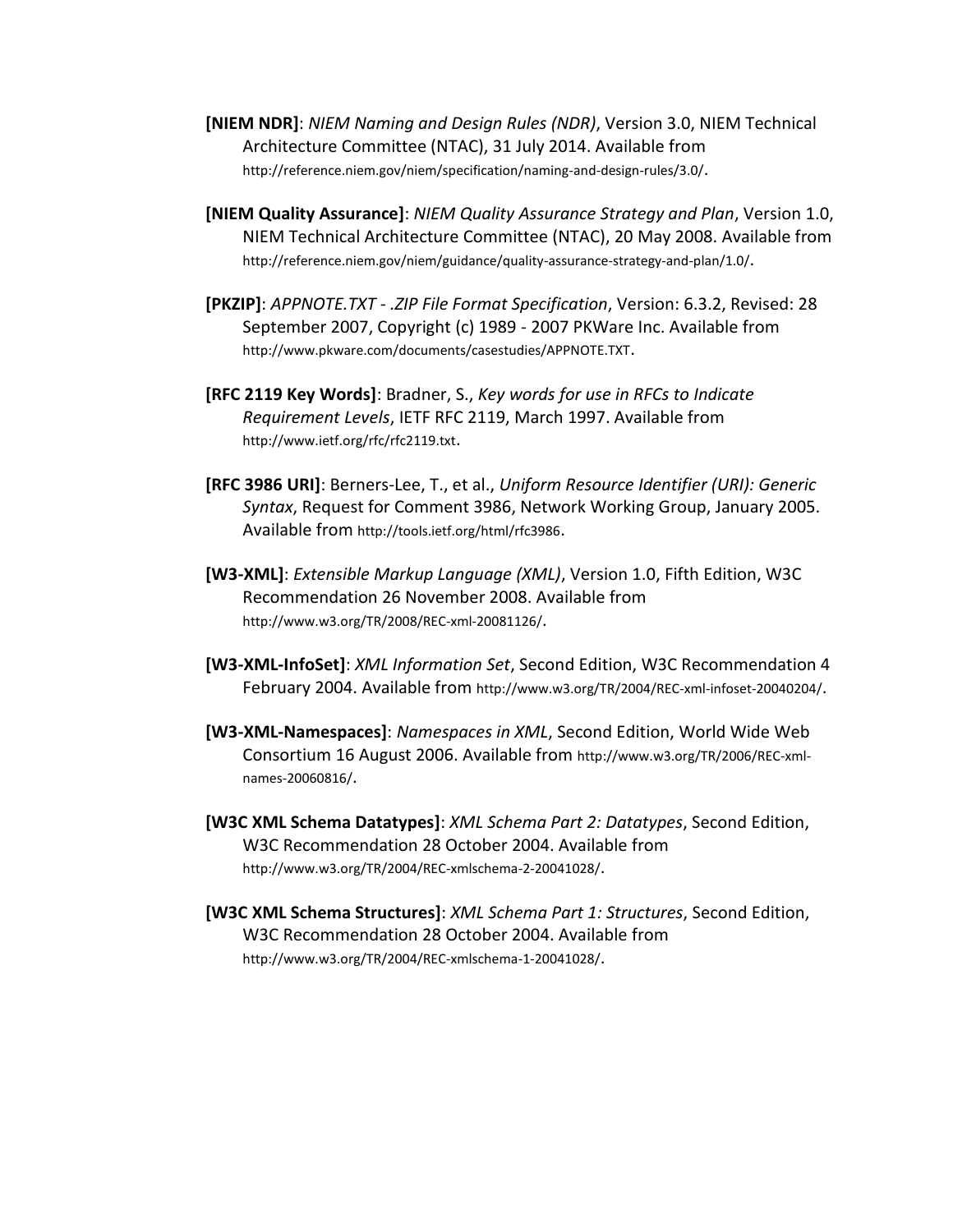## <span id="page-31-0"></span>Appendix C. Index of Definitions

- [alpha:](#page-23-1) Section 8.1, *Release Cycle Stages*
- [beta:](#page-23-2) Section 8.1, *Release Cycle Stages*
- [bump:](#page-21-1) Section 7.3, *Namespace URI Directive*
- [change log:](#page-20-2) Section 7.2, *Change Log*
- [coherence:](#page-13-0) Section 4.1.2, *Coherence*
- [collaboration area:](#page-7-2) Section 3.2, *Data Stores*
- [core supplement:](#page-6-0) Section 3.1, *Classes of Information*
- [core supplement process:](#page-8-1) Section 3.3, *Activities*
- [core synchronization:](#page-8-2) Section 3.3, *Activities*
- [cross-domain harmonization:](#page-8-3) Section 3.3, *Activities*
- [domain reconciliation:](#page-8-4) Section 3.3, *Activities*
- domain [update:](#page-6-1) Section 3.1, *Classes of Information*
- [domain update process:](#page-7-3) Section 3.3, *Activities*
- [harmonization:](#page-4-2) Section 3, *Overview*
- [issue tracking area:](#page-7-4) Section 3.2, *Data Stores*
- [major release:](#page-5-1) Section 3.1, *Classes of Information*
- [minor release:](#page-5-2) Section 3.1, *Classes of Information*
- [namespace URI directive:](#page-22-1) Section 7.3, *Namespace URI Directive*
- [NIEM core:](#page-3-1) Section 1.2, *Background*
- [NIEM domain:](#page-4-3) Section 1.2, *Background*
- [NIEM governance:](#page-3-2) Section 1.2, *Background*
- [NIEM issue:](#page-6-2) Section 3.1, *Classes of Information*
- [NIEM release:](#page-5-3) Section 3.1, *Classes of Information*
- [pre-alpha:](#page-24-1) Section 8.1, *Release Cycle Stages*
- [publication area:](#page-7-5) Section 3.2, *Data Stores*
- [published](#page-6-3) update: Section 3.1, *Classes of Information*
- [release area:](#page-7-6) Section 3.2, *Data Stores*
- [release candidate:](#page-24-2) Section 8.1, *Release Cycle Stages*
- [release cycle:](#page-22-2) Section 8, *General Release Timelines*